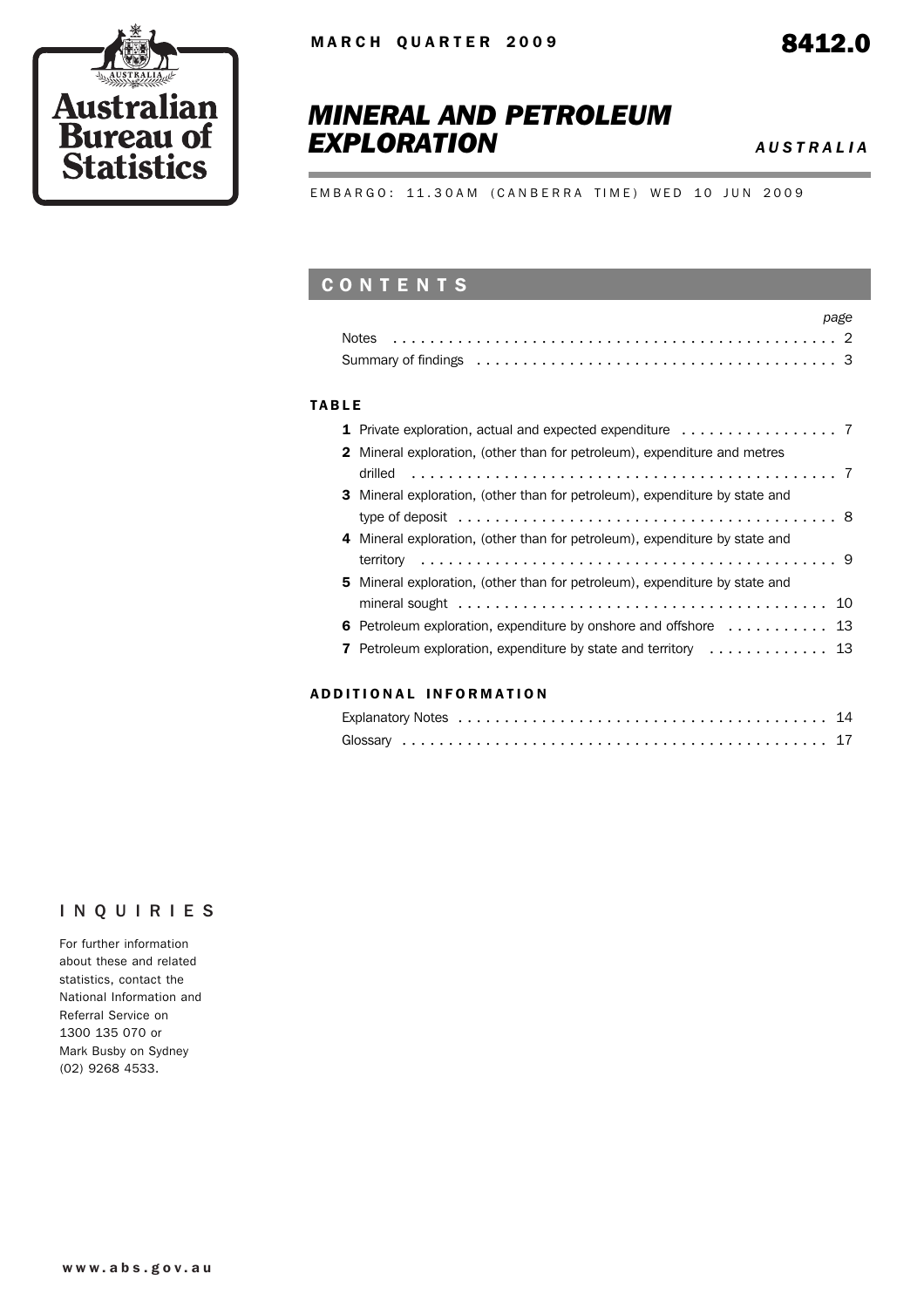# NOTES

| FORTHCOMING ISSUES    | <b>ISSUE</b> (Quarter)                   | <b>RELEASE DATE</b>                                      |  |  |  |  |  |  |  |
|-----------------------|------------------------------------------|----------------------------------------------------------|--|--|--|--|--|--|--|
|                       | June 2009                                | 9 September 2009                                         |  |  |  |  |  |  |  |
|                       | September 2009                           | 9 December 2009                                          |  |  |  |  |  |  |  |
|                       | December 2009                            | 10 March 2010                                            |  |  |  |  |  |  |  |
|                       | March 2010                               | 9 June 2010                                              |  |  |  |  |  |  |  |
|                       |                                          |                                                          |  |  |  |  |  |  |  |
| CHANGES TO THIS ISSUE | There are no changes in this issue.      |                                                          |  |  |  |  |  |  |  |
| ABBREVIATIONS         | Australian Bureau of Statistics<br>ABS - |                                                          |  |  |  |  |  |  |  |
|                       | goods and services tax<br>GST            |                                                          |  |  |  |  |  |  |  |
|                       | <b>IPDA</b>                              | Joint Petroleum Development Area                         |  |  |  |  |  |  |  |
|                       | <b>UNTAET</b>                            | United Nations Transitional Administration in East Timor |  |  |  |  |  |  |  |
|                       | wholesale sales tax<br><b>WST</b>        |                                                          |  |  |  |  |  |  |  |
|                       | ZOC Zone of Cooperation                  |                                                          |  |  |  |  |  |  |  |
|                       |                                          |                                                          |  |  |  |  |  |  |  |

Peter Harper Acting Australian Statistician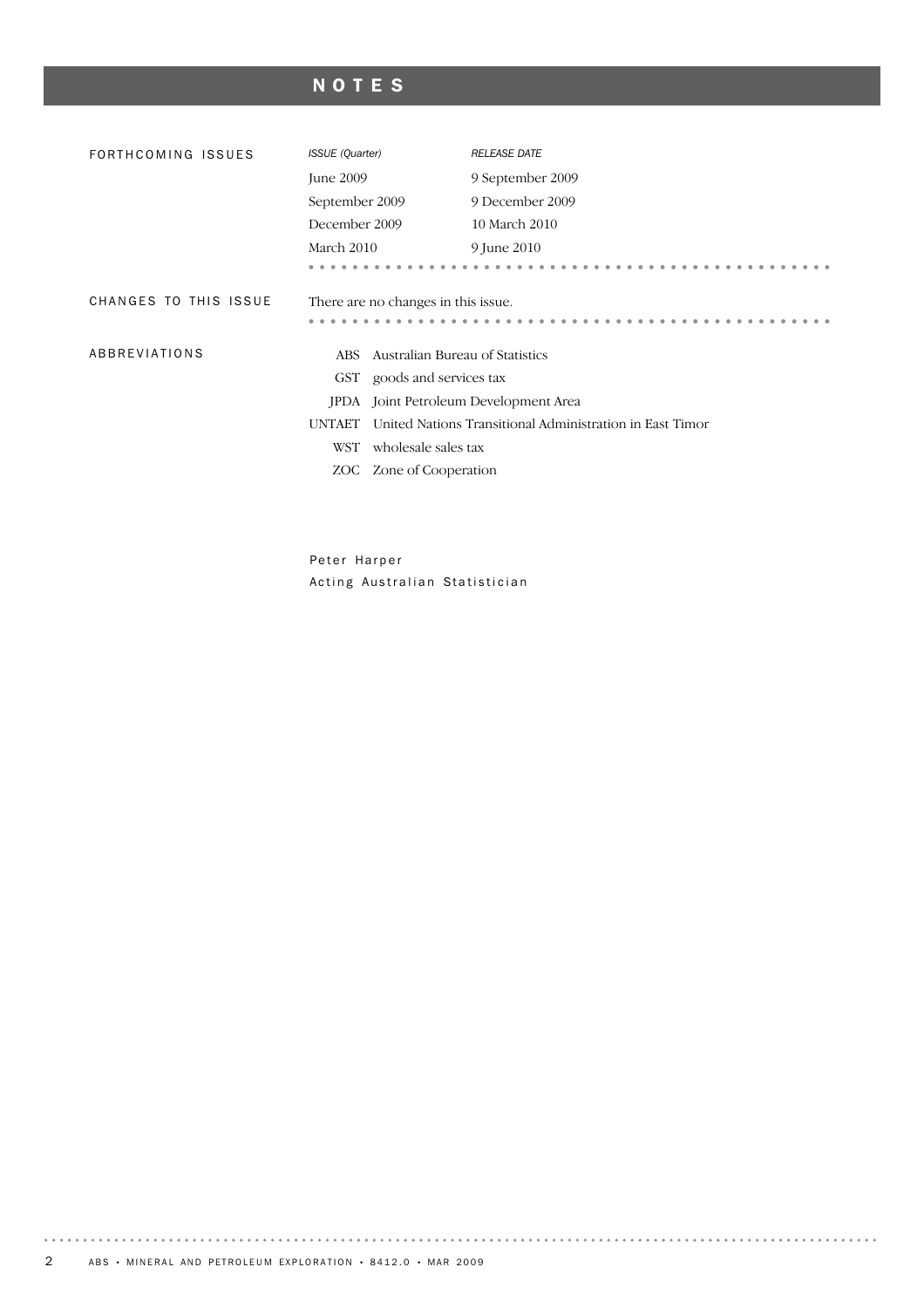#### MINERAL EXPLORATION (OTHER THAN FOR PETROLEUM)

TREND ESTIMATES

The trend estimate for total mineral exploration expenditure fell \$62.5m (10.6%) to \$527.7m in the March quarter 2009. The current estimate is 19.3% lower than the March quarter 2008 estimate.

MINERAL EXPLORATION, Seasonally adjusted and trend series



The largest contributions to the fall this quarter were in Western Australia (down \$35.4m or 10.8%) and South Australia (down \$10.2m or 16.6%).

The trend estimate for metres drilled fell 15.8% this quarter. The current estimate is 30.5% lower than the March quarter estimate for last year.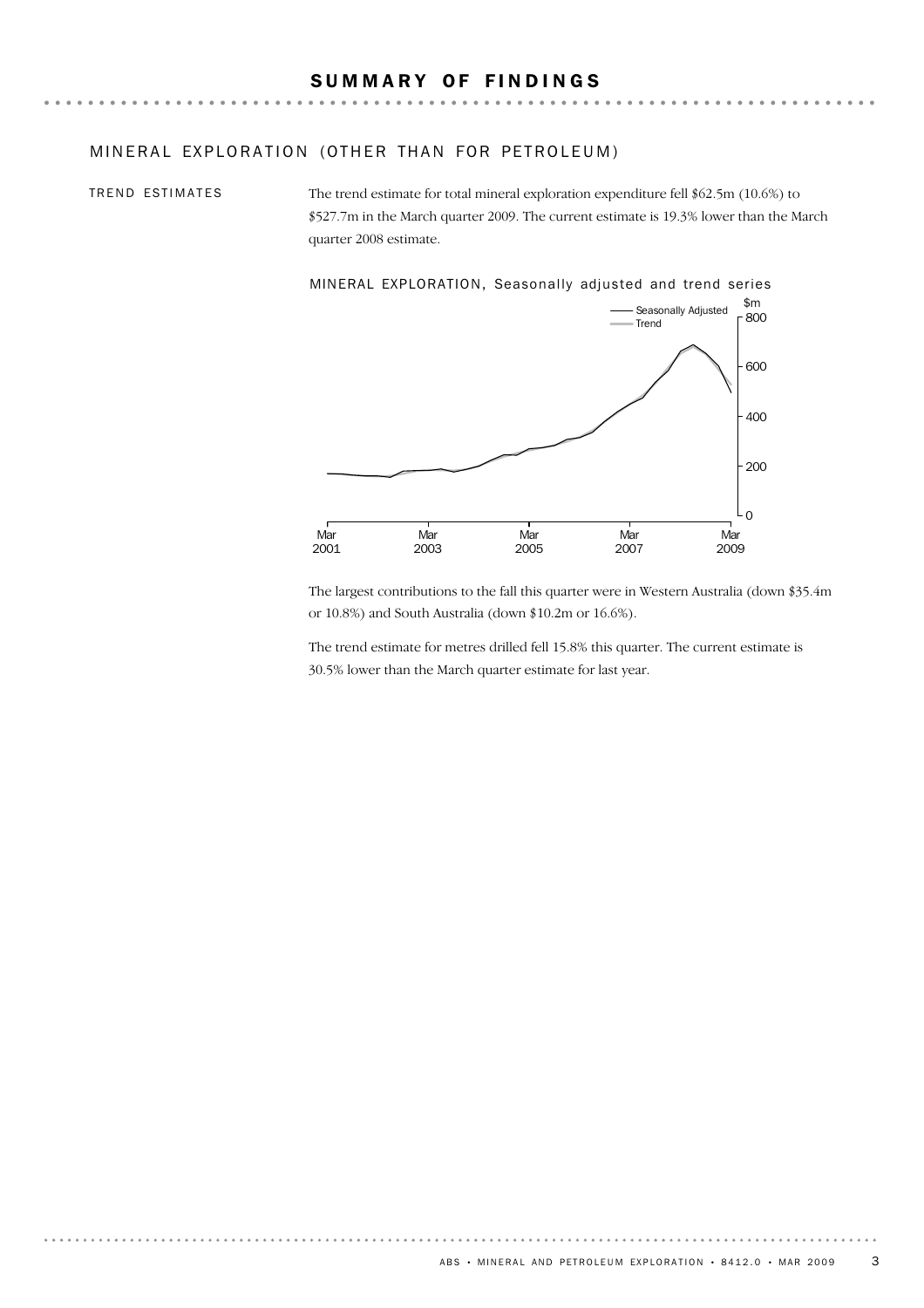#### MINERAL EXPLORATION (OTHER THAN FOR PETROLEUM)

EXPLORATION EXPENDITURE The seasonally adjusted estimate of mineral exploration expenditure fell \$108.3m (17.9%) to \$495.9m in the March quarter 2009. The largest falls this quarter were in Western Australia (down \$63.4m or 18.7%) and South Australia (down \$20.4m or 31.4%).

In original terms, mineral exploration expenditure fell \$245.0m (37.8%). Western Australia had the largest fall of \$139.8m (38.4%), followed by South Australia which fell \$32.0m (47.1%).

In original terms, exploration on areas of new deposits fell \$88.9m (37.4%), while expenditure on areas of existing deposits fell \$156.2m (38.0%).

In original terms, the largest fall by minerals sought came from expenditure on iron ore exploration (down \$76.9m or 42.1%), with the largest fall occurring in Western Australia. The next largest fall came from expenditure on nickel/cobalt exploration (down \$37.3m or 47.5%).

#### MINERAL EXPLORATION, ORIGINAL SERIES

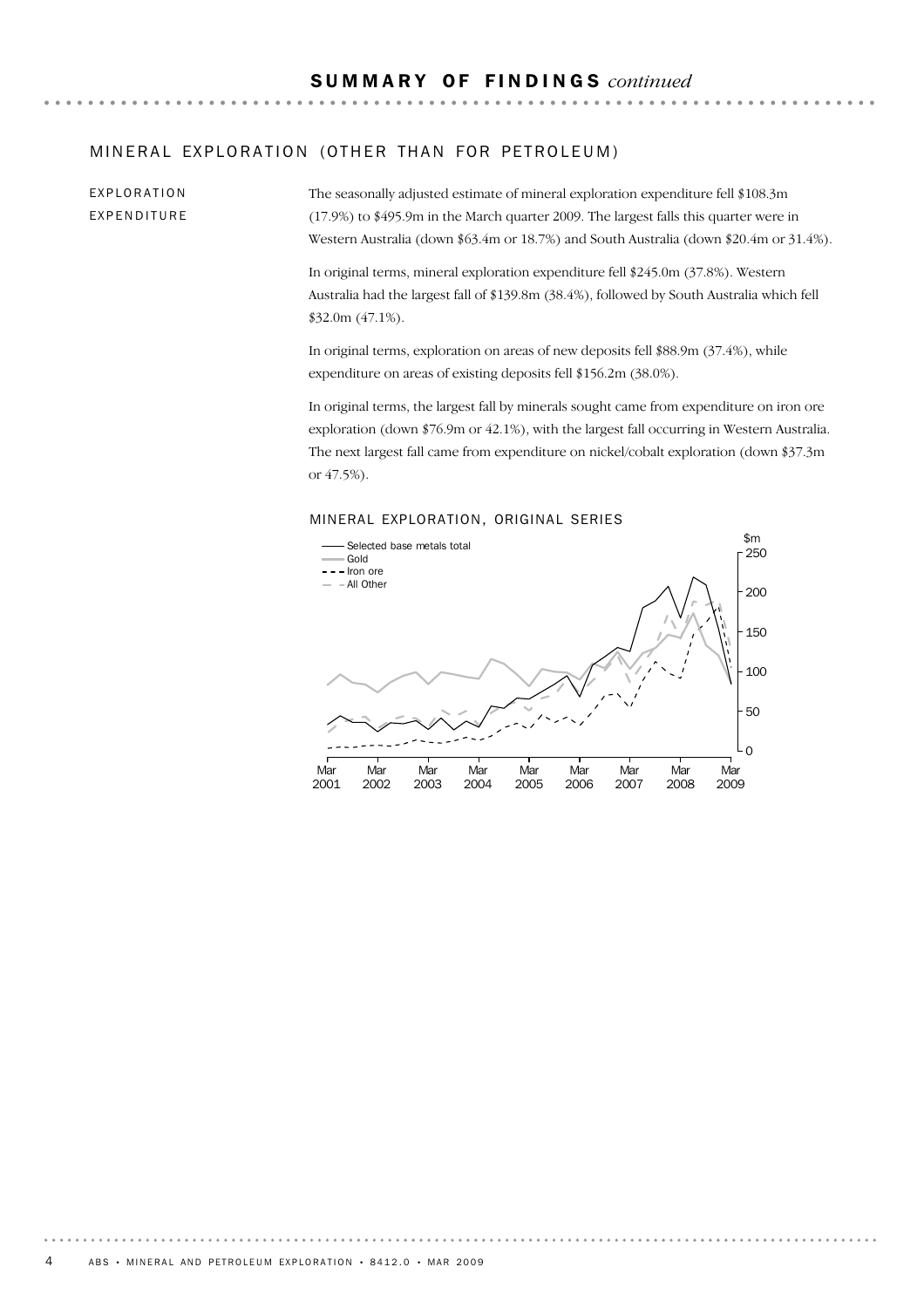### MINERAL EXPLORATION (OTHER THAN FOR PETROLEUM)

METRES DRILLED

. . . . . . . . .

In seasonally adjusted terms, total metres drilled fell 29.9% in the March quarter 2009. In original terms total metres drilled fell 45.2%. Drilling in areas of new deposits fell 57.3% and drilling in areas of existing deposits fell 38.5%.

. . . . . . . .



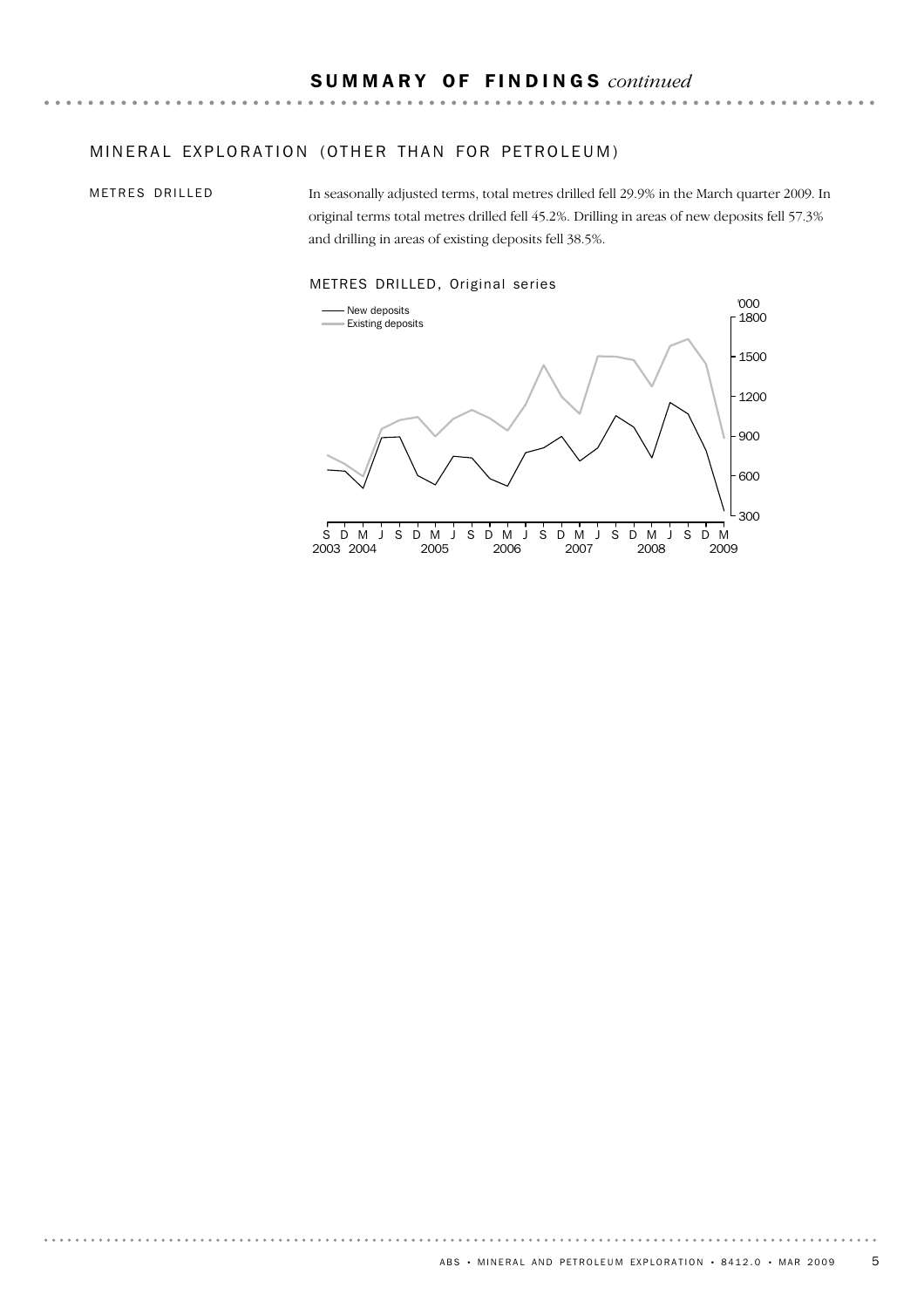#### PETROLEUM EXPLORATION

OVERVIEW

Expenditure on petroleum exploration for the March quarter 2009 fell \$14.8m (1.5%) to \$998.6m.

Expenditure on exploration on production leases fell \$25.5m (10.9%), while exploration on all other areas rose \$10.7m (1.4%) this quarter.

Offshore exploration rose \$34.8m (4.0%) in the March quarter 2009, while onshore exploration expenditure fell \$49.6m (36.5%).

#### PETROLEUM EXPLORATION, Original series



#### REGIONAL DATA

In the March quarter 2009, Queensland had the largest fall in petroleum exploration expenditure of \$27.8m (31.6%). Northern Territory had the largest rise of \$44.6m (152.2%).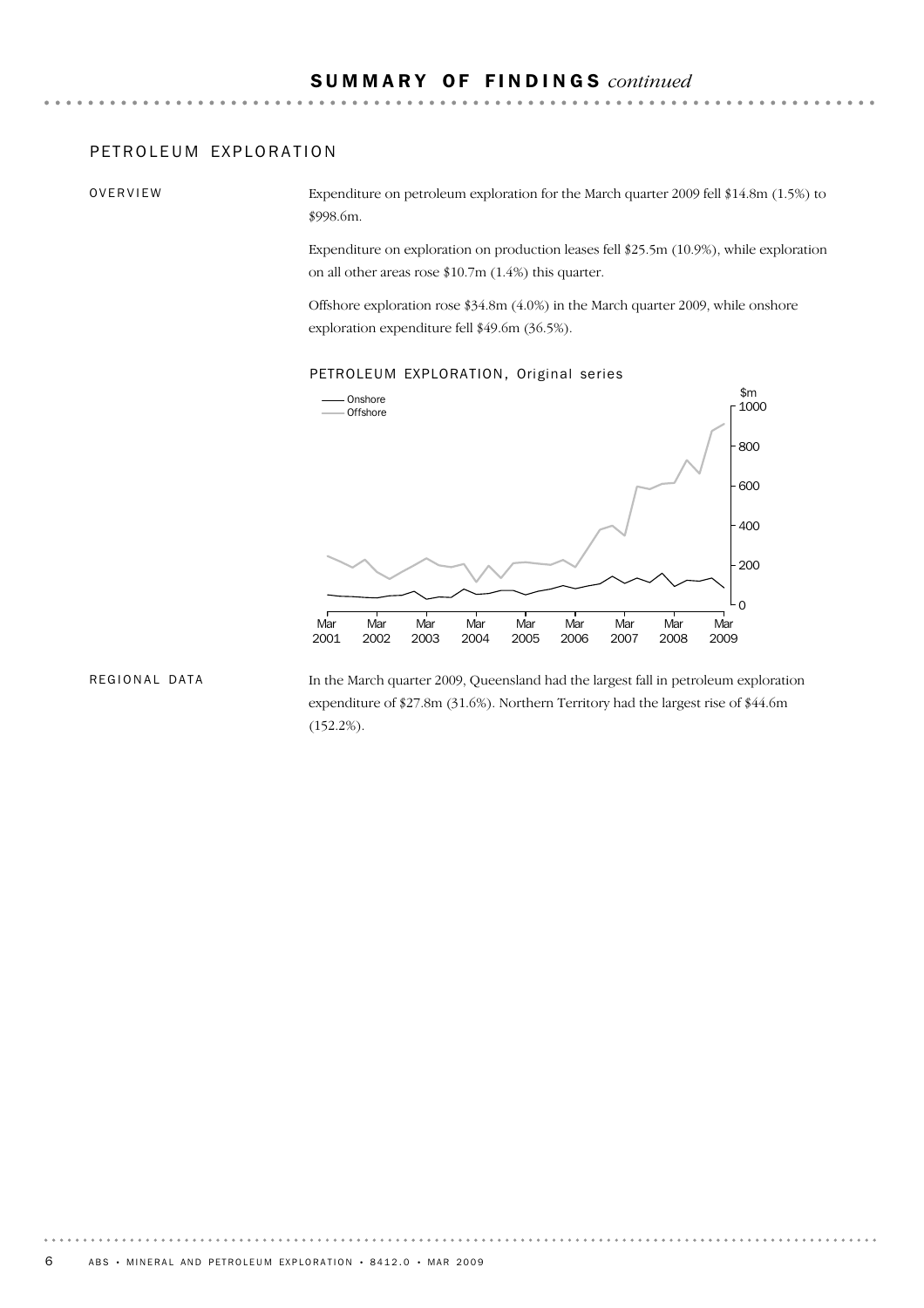#### PRIVATE EXPLORATION, ACTUAL AND EXPECTED EXPENDITURE

#### MINERAL EXPLORATION PETROLEUM ONSHORE PETROLEUM OFFSHORE PETROLEUM OFFSHORE PETROLEUM OFFSHORE *Actual as a Actual as a Actual as a Actual as a proportion proportion* Expected of expected *proportion proportion Actual Expected of expected Actual Expected of expected - Adjusted Adjusted*(a) *Actual Expected of expected Period* \$m \$m % \$m % \$m \$m % \$m \$m % **2005–06** 1 240.7 927.6 133.7 1 124.6 110.3 355.8 514.3 69.2 906.1 876.7 103.4 **2006–07** 1 714.6 1 482.9 115.6 1 730.9 99.1 498.2 436.8 114.1 1 727.3 1 542.3 112.0 **2007–08** 2 461.4 2 127.9 115.7 2 448.2 100.5 493.8 461.9 106.9 2 541.1 2 826.1 89.9 2007–2008 Dec half 1 189.3 959.1 124.0 1 187.6 100.1 273.2 257.5 106.1 1 195.1 1 267.3 94.3 Jun half 1 272.1 1 168.8 108.8 1 260.6 100.9 220.6 204.4 107.9 1 346.0 1 558.7 86.4 2008–2009 Dec half 1 337.0 1 328.4 100.6 1 625.6 82.2 256.2 248.8 103.0 1 538.5 1 327.2 115.9 Jun half nya 838.2 nya 918.9 nya nya 248.3 nya nya 1 336.2 nya

nya not yet available **(a)** Refer to Explanatory Notes paragraphs 14-16.



#### 2 MINERAL EXPLORATION, (Other than for petroleum) —Expenditure and metres drilled

|           | EXPENDITURE   |            |           |               | <b>METRES DRILLED</b> |          |          |         |               |               |
|-----------|---------------|------------|-----------|---------------|-----------------------|----------|----------|---------|---------------|---------------|
|           | New           | Existing   |           | Seasonally    |                       | New      | Existing |         | Seasonally    |               |
|           | deposits      | deposits   | Total     | Adjusted      | Trend                 | deposits | deposits | Total   | Adjusted      | Trend         |
| Period    | $\mathsf{Sm}$ | \$m        | \$m       | \$m           | $\mathsf{Sm}$         | '000     | '000     | '000    | '000          | '000          |
|           |               |            |           |               |                       |          |          |         |               |               |
| 2005-06   | 457.5         | 783.4      | 1 240.7   | $\ddotsc$     | $\sim$ $\sim$         | 2 6 18   | 4 2 1 9  | 6837    | $\ddotsc$     | $\ddotsc$     |
| 2006-07   | 610.0         | 1 1 0 4 .6 | 1 7 1 4.6 | $\sim$ $\sim$ | $\sim$ $\sim$         | 3 2 4 0  | 5 2 1 5  | 8 4 5 5 | $\ddotsc$     | $\sim$ $\sim$ |
| 2007-08   | 1 0 1 2.8     | 1448.6     | 2 4 6 1.4 | $\sim$ $\sim$ | $\sim$ $\sim$         | 3 9 2 0  | 5836     | 9 7 5 6 | $\sim$ $\sim$ | $\ddotsc$     |
| 2006-07   |               |            |           |               |                       |          |          |         |               |               |
| June      | 178.7         | 323.7      | 502.5     | 473.5         | 484.3                 | 814      | 1506     | 2 3 2 0 | 2 1 8 2       | 2 2 1 2       |
| 2007-08   |               |            |           |               |                       |          |          |         |               |               |
| September | 209.5         | 353.9      | 563.4     | 537.8         | 533.3                 | 1056     | 1501     | 2557    | 2 2 7 2       | 2 2 9 3       |
| December  | 274.2         | 351.7      | 625.9     | 585.0         | 597.1                 | 970      | 1476     | 2446    | 2 4 3 5       | 2 4 1 6       |
| March     | 223.6         | 320.3      | 544.0     | 662.4         | 653.9                 | 737      | 1 2 7 5  | 2013    | 2 500         | 2 5 2 3       |
| June      | 305.4         | 422.7      | 728.1     | 688.3         | 679.4                 | 1 1 5 7  | 1583     | 2 7 4 0 | 2 5 8 5       | 2 5 5 4       |
| 2008-09   |               |            |           |               |                       |          |          |         |               |               |
| September | 270.6         | 417.1      | 687.7     | 652.7         | 649.8                 | 1 0 6 9  | 1636     | 2 7 0 5 | 2 4 0 0       | 2 3 8 6       |
| December  | 237.7         | 410.8      | 648.5     | 604.2         | 590.2                 | 792      | 1444     | 2 2 3 6 | 2 2 0 1       | 2 0 8 3       |
| March     | 148.8         | 254.6      | 403.5     | 495.9         | 527.7                 | 338      | 888      | 1 2 2 6 | 1 5 4 4       | 1754          |
|           |               |            |           |               |                       |          |          |         |               |               |

not applicable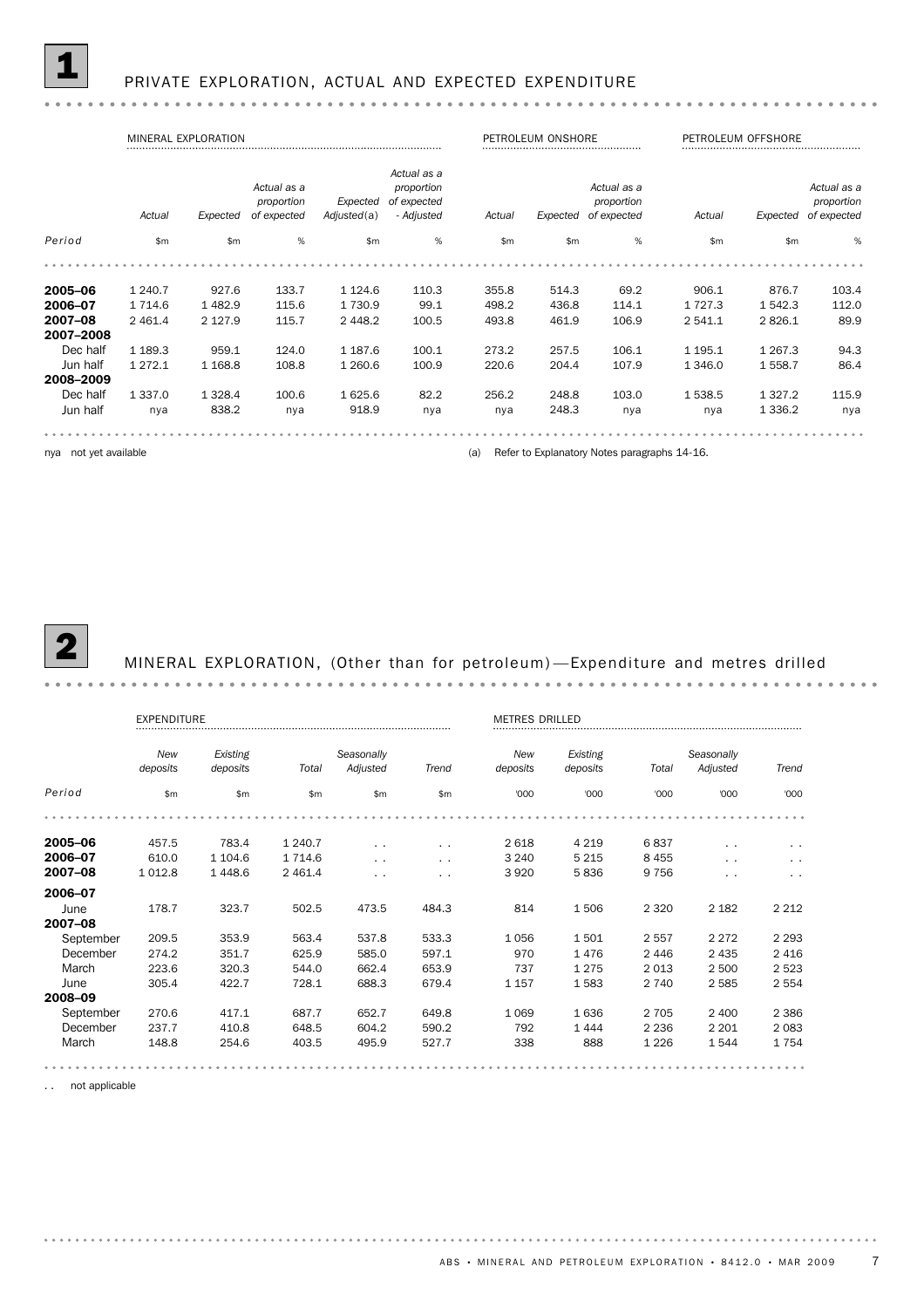*New South Western Northern South Wales Victoria Queensland Australia Australia Tasmania Territory Australia Period* \$m \$m \$m \$m \$m \$m \$m \$m . . . . . . . NEW DEPOSITS **2005–06** 28.6 30.3 61.4 38.4 268.6 9.7 20.4 457.5 **2006–07** 48.1 38.2 83.6 63.5 332.0 9.8 34.7 610.0 **2007–08** 93.5 48.0 128.1 134.4 536.9 15.0 56.9 1 012.8 2006–07 June 15.7 10.3 21.9 24.3 94.4 2.9 9.3 178.7 2007–08 September 17.9 7.8 23.2 31.2 110.9 2.1 16.5 209.5 December 26.2 14.3 39.6 39.7 135.0 3.4 16.1 274.2 March 25.3 12.1 22.7 31.9 117.4 6.7 7.7 223.6 June 24.2 13.8 42.6 31.6 173.6 2.9 16.7 305.4 2008–09 September 18.2 11.9 36.0 24.3 157.3 3.0 19.9 270.6 December 23.1 8.6 29.5 22.0 128.1 4.3 22.1 237.7 March 18.4 3.5 20.7 10.3 84.4 2.8 8.8 148.8 EXISTING DEPOSITS **2005–06** 85.4 43.8 157.4 108.1 321.6 12.8 54.4 783.4 **2006–07** 96.0 44.3 188.6 197.2 507.1 14.0 57.4 1 104.6<br>**2007–08** 96.4 45.7 269.7 220.7 722.9 17.4 75.8 1 448.6 **2007–08** 96.4 45.7 269.7 220.7 722.9 17.4 75.8 1 448.6 2006–07 June 17.8 11.0 58.1 59.7 157.4 5.4 14.3 323.7 2007–08 September 20.0 9.9 61.7 56.0 182.5 6.9 16.9 353.9 December 22.1 11.0 60.3 53.8 178.8 3.6 22.1 351.7 March 27.0 11.5 63.5 47.5 154.0 1.5 15.3 320.3 June 27.2 13.3 84.2 63.5 207.6 5.4 21.5 422.7 2008–09<br>September September 30.9 10.5 73.5 50.7 226.5 4.3 20.7 417.1 December 26.5 10.8 65.5 46.0 235.9 2.7 23.3 410.8 March 21.8 6.8 47.9 25.7 139.9 0.5 12.0 254.6 TOTAL **2005–06** 114.0 74.1 218.8 146.5 590.2 22.6 74.7 1 240.7 **2006–07** 144.1 82.5 272.3 260.7 839.1 23.7 92.2 1 714.6 **2007–08** 189.9 93.7 397.8 355.2 1 259.8 32.4 132.7 2 461.4 2006–07 June 33.5 21.2 80.0 84.1 251.8 8.4 23.5 502.5 2007–08 September 38.0 17.7 84.9 87.2 293.3 9.0 33.4 563.4 December 48.3 25.3 99.9 93.5 313.8 7.0 38.2 625.9 March 52.3 23.6 86.3 79.3 271.4 8.2 22.9 544.0 June 51.3 27.1 126.8 95.2 381.2 8.3 38.2 728.1 2008–09 September 49.2 22.4 109.5 75.0 383.8 7.3 40.6 687.7 December 49.6 19.5 94.9 68.0 364.0 7.0 45.5 648.5 March 40.2 10.3 68.6 36.0 224.2 3.3 20.9 403.5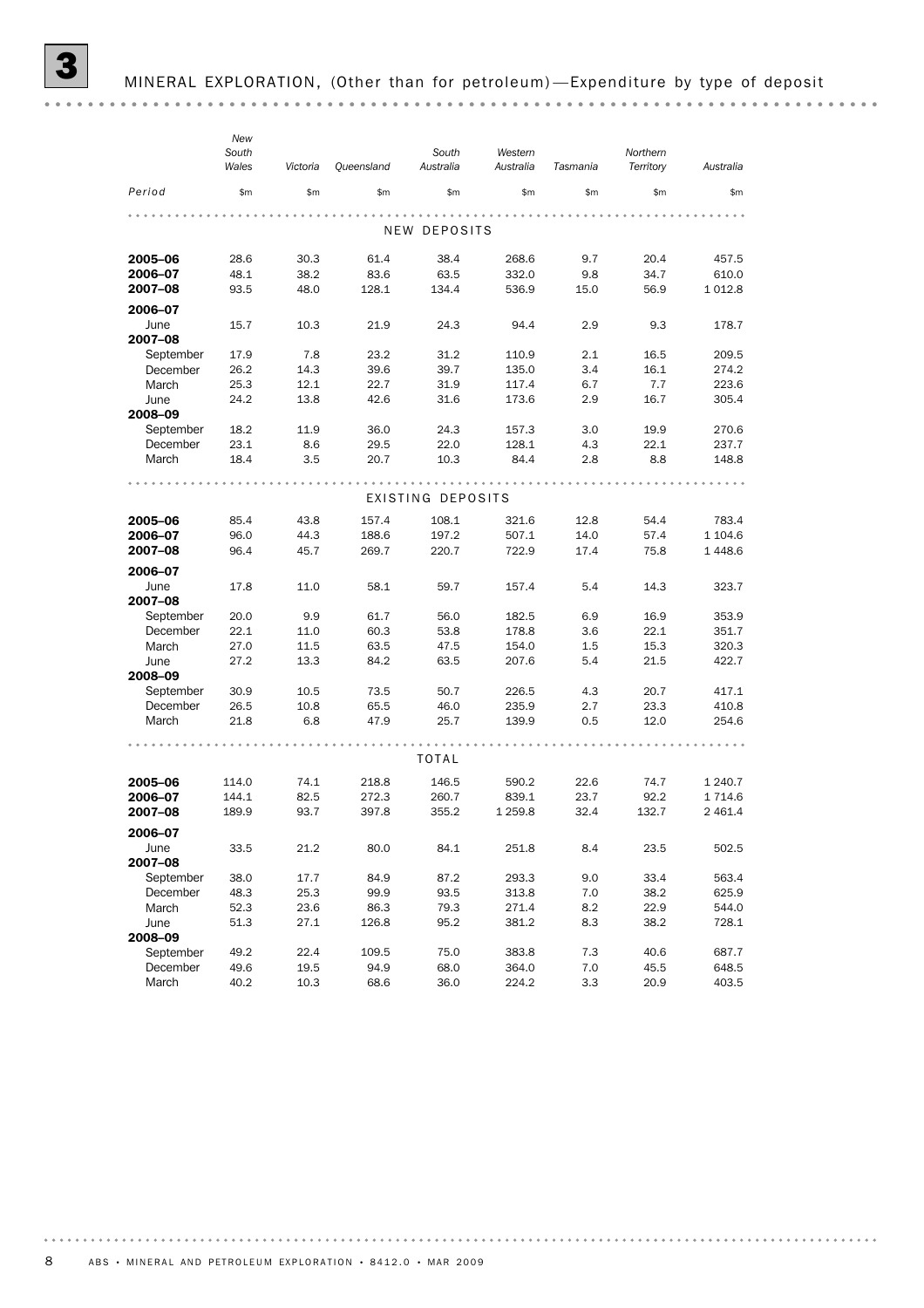|           | New   |          |            |                     |           |          |           |           |
|-----------|-------|----------|------------|---------------------|-----------|----------|-----------|-----------|
|           | South |          |            | South               | Western   |          | Northern  |           |
|           | Wales | Victoria | Queensland | Australia           | Australia | Tasmania | Territory | Australia |
| Period    | \$m   | \$m\$    | \$m        | \$m                 | \$m       | \$m      | \$m       | \$m       |
|           |       |          |            |                     |           |          |           |           |
|           |       |          |            | ORIGINAL            |           |          |           |           |
| 2005-06   | 114.0 | 74.1     | 218.8      | 146.5               | 590.2     | 22.6     | 74.7      | 1 240.7   |
| 2006-07   | 144.1 | 82.5     | 272.3      | 260.7               | 839.1     | 23.7     | 92.2      | 1714.6    |
| 2007-08   | 189.9 | 93.7     | 397.8      | 355.2               | 1 259.8   | 32.4     | 132.7     | 2 4 6 1.4 |
| 2006-07   |       |          |            |                     |           |          |           |           |
| June      | 33.5  | 21.2     | 80.0       | 84.1                | 251.8     | 8.4      | 23.5      | 502.5     |
| 2007-08   |       |          |            |                     |           |          |           |           |
| September | 38.0  | 17.7     | 84.9       | 87.2                | 293.3     | 9.0      | 33.4      | 563.4     |
| December  | 48.3  | 25.3     | 99.9       | 93.5                | 313.8     | 7.0      | 38.2      | 625.9     |
| March     | 52.3  | 23.6     | 86.3       | 79.3                | 271.4     | 8.2      | 22.9      | 544.0     |
| June      | 51.3  | 27.1     | 126.8      | 95.2                | 381.2     | 8.3      | 38.2      | 728.1     |
| 2008-09   |       |          |            |                     |           |          |           |           |
| September | 49.2  | 22.4     | 109.5      | 75.0                | 383.8     | 7.3      | 40.6      | 687.7     |
| December  | 49.6  | 19.5     | 94.9       | 68.0                | 364.0     | 7.0      | 45.5      | 648.5     |
| March     | 40.2  | 10.3     | 68.6       | 36.0                | 224.2     | 3.3      | 20.9      | 403.5     |
|           |       |          |            |                     |           |          |           |           |
|           |       |          |            | SEASONALLY ADJUSTED |           |          |           |           |
| 2006-07   |       |          |            |                     |           |          |           |           |
| June      | 33.9  | 19.8     | 72.0       | 74.2                | 242.9     | 8.3      | 22.4      | 473.5     |
| 2007-08   |       |          |            |                     |           |          |           |           |
| September | 38.5  | 18.4     | 82.7       | 85.7                | 273.6     | 9.1      | 29.7      | 537.8     |
| December  | 44.4  | 23.8     | 94.2       | 89.5                | 292.6     | 7.8      | 32.8      | 585.0     |
| March     | 55.4  | 26.8     | 108.0      | 98.0                | 332.3     | 7.4      | 34.6      | 662.4     |
| June      | 52.2  | 24.8     | 113.9      | 84.1                | 368.3     | 8.2      | 36.7      | 688.3     |
| 2008-09   |       |          |            |                     |           |          |           |           |
| September | 50.1  | 23.2     | 105.9      | 74.1                | 356.0     | 7.4      | 36.0      | 652.7     |
| December  | 45.3  | 18.1     | 90.3       | 64.9                | 339.4     | 7.8      | 38.6      | 604.2     |
| March     | 42.7  | 12.0     | 85.9       | 44.5                | 276.0     | 3.0      | 31.8      | 495.9     |
|           |       |          |            |                     |           |          |           |           |
|           |       |          |            | TREND               |           |          |           |           |
| 2006-07   |       |          |            |                     |           |          |           |           |
| June      | 35.0  | 18.6     | 73.5       | 80.0                | 243.9     | 8.3      | 25.1      | 484.3     |
| 2007-08   |       |          |            |                     |           |          |           |           |
| September | 38.7  | 20.3     | 82.6       | 85.8                | 269.0     | 8.5      | 28.3      | 533.3     |
| December  | 46.0  | 23.3     | 95.6       | 91.0                | 300.8     | 8.2      | 32.3      | 597.1     |
| March     | 51.8  | 25.5     | 107.2      | 92.6                | 334.0     | 7.8      | 35.0      | 653.9     |
| June      | 53.0  | 25.6     | 110.7      | 86.7                | 358.9     | 7.9      | 36.5      | 679.4     |
| 2008-09   |       |          |            |                     |           |          |           |           |
| September | 49.8  | 22.3     | 104.2      | 74.7                | 354.5     | 7.6      | 36.9      | 649.8     |
| December  | 45.9  | 17.9     | 94.2       | 61.3                | 328.6     | 6.3      | 36.0      | 590.2     |
| March     | 43.7  | 13.8     | 86.4       | 51.1                | 293.2     | 4.8      | 34.5      | 527.7     |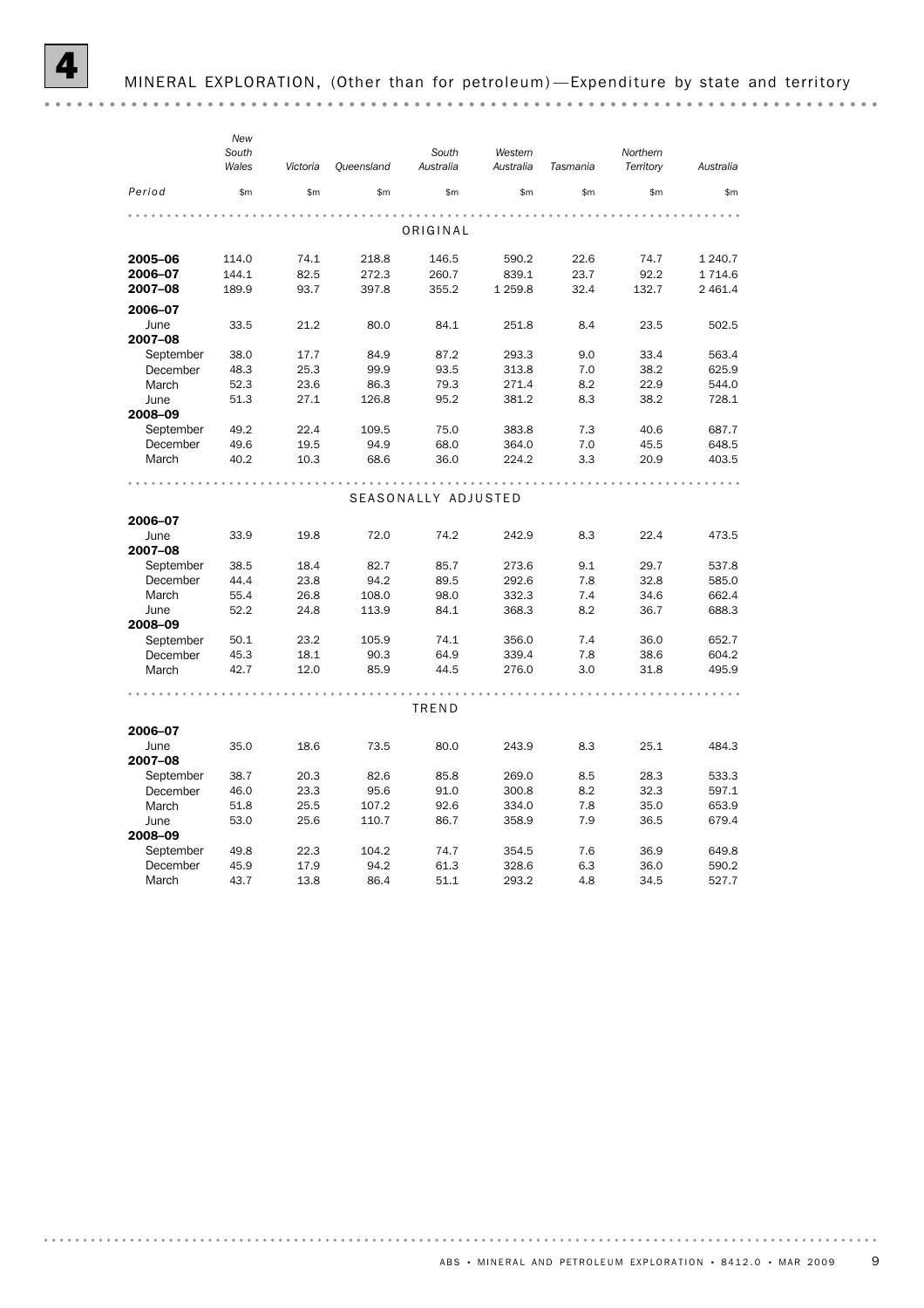5 MINERAL EXPLORATION, (Other than for petroleum) —Expenditure by mineral sought

# SELECTED BASE METALS

|                    | Copper       | Silver,<br>lead,<br>zinc | Nickel,<br>cobalt | Total         | Gold         | Iron<br>ore                  | Mineral<br>sands         | Uranium                      | Coal          | Diamonds   | Other(a)   | <b>Total</b><br><b>Mineral</b><br><b>Exploration</b> |
|--------------------|--------------|--------------------------|-------------------|---------------|--------------|------------------------------|--------------------------|------------------------------|---------------|------------|------------|------------------------------------------------------|
| Period             | \$m          | \$m                      | \$m\$             | \$m\$         | \$m          | \$m\$                        | \$m\$                    | \$m\$                        | \$m           | \$m\$      | \$m        | \$m                                                  |
|                    |              |                          |                   |               |              |                              |                          |                              |               |            |            |                                                      |
|                    |              |                          |                   |               |              | NEW SOUTH WALES              |                          |                              |               |            |            |                                                      |
| 2005-06            | 19.5         | 6.7                      | 0.9               | 27.1          | 22.1         |                              | 4.2                      | $\overline{\phantom{0}}$     | 56.0          | 1.0        | 3.5        | 114.0                                                |
| 2006-07            | 24.5         | np                       | np                | 47.5          | 22.8         |                              | 6.5                      |                              | 59.8          | 1.2        | 6.4        | 144.1                                                |
| 2007-08            | 31.7         | 28.3                     | 2.8               | 62.9          | 37.3         | np                           | 6.6                      | $\overline{\phantom{0}}$     | 69.6          | np         | 13.0       | 189.9                                                |
| 2006-07            |              |                          |                   |               |              |                              |                          |                              |               |            |            |                                                      |
| June<br>2007-08    | 6.4          | 7.0                      | 0.8               | 14.1          | 6.8          |                              | np                       |                              | 9.1           | np         | 1.7        | 33.5                                                 |
| September          | 9.6          | 6.6                      | 1.1               | 17.4          | 7.3          | np                           | np                       | np                           | 9.8           | np         | 1.8        | 38.0                                                 |
| December           | 6.4          | 8.2                      | 0.3               | 14.8          | 8.9          | np                           | np                       |                              | 19.3          | np         | np         | 48.3                                                 |
| March              | 8.2          | 7.5                      | 0.6               | 16.4          | 9.5          | np                           | np                       |                              | 21.1          | np         | np         | 52.3                                                 |
| June<br>2008-09    | 7.5          | 6.0                      | 0.8               | 14.3          | 11.5         | np                           | np                       |                              | 19.4          |            | np         | 51.3                                                 |
| September          | 7.6          | np                       | np                | 11.9          | 5.9          | np                           | np                       | $\overline{\phantom{m}}$     | 23.3          | np         | 4.1        | 49.2                                                 |
| December           | 3.8          | 2.7                      | 0.3               | 6.9           | 6.3          | np                           | np                       | np                           | 29.9          | np         | 4.2        | 49.6                                                 |
| March              | 1.7          | 3.4                      | 0.1               | 5.2           | 3.3          | np                           | np                       | $\overline{\phantom{m}}$     | 28.4          | np         | 2.1        | 40.2                                                 |
|                    |              |                          |                   |               |              |                              |                          |                              |               |            |            |                                                      |
|                    |              |                          |                   |               |              | VICTORIA                     |                          |                              |               |            |            |                                                      |
| 2005-06            | 0.8          | 0.1                      | 0.2               | 1.1           | 53.6         |                              | 1.8                      |                              | 11.9          |            | 5.6        | 74.1                                                 |
| 2006-07            |              | 0.4                      | 0.3               | 0.7           | 61.4         |                              | 2.1                      |                              | np            | np         | 2.9        | 82.5                                                 |
| 2007-08            | 0.9          | 0.8                      | 0.4               | 2.1           | 63.0         | np                           | 7.8                      | $\overbrace{\qquad \qquad }$ | 15.4          | np         | 4.3        | 93.7                                                 |
| 2006-07            |              |                          |                   |               |              |                              |                          |                              |               |            |            |                                                      |
| June<br>2007-08    | np           | np                       | np                | np            | 15.9         |                              | np                       | $\overline{\phantom{0}}$     | 3.5           | np         | np         | 21.2                                                 |
| September          | np           | np                       | np                | np            | 11.8         |                              | np                       | $\qquad \qquad$              | 3.9           | np         | np         | 17.7                                                 |
| December           | np           | np                       | np                | np            | 14.2         | $\overbrace{\qquad \qquad }$ | np                       | $\overline{\phantom{0}}$     | 6.7           | np         | np         | 25.3                                                 |
| March              | np           | np                       | np                | np            | 16.6         | np                           | np                       | $\overline{\phantom{0}}$     | np            | np         | np         | 23.6                                                 |
| June<br>2008-09    | 0.3          | np                       | np                | np            | 20.4         | np                           | np                       |                              | np            | np         | np         | 27.1                                                 |
| September          | np           | np                       | np                | np            | 14.9         | np                           | np                       | $\overline{\phantom{0}}$     | np            | np         | 2.2        | 22.4                                                 |
| December           | np           | np                       | np                | np            | 14.4         | np                           | 0.5                      |                              | np            | np         | np         | 19.5                                                 |
| March              | 0.6          | np                       | np                | 0.9           | 7.5          | np                           | np                       |                              | np            | np         | np         | 10.3                                                 |
|                    |              |                          |                   |               |              | QUEENSLAND                   |                          |                              |               |            |            |                                                      |
|                    |              |                          |                   |               |              |                              |                          |                              |               |            |            |                                                      |
| 2005-06<br>2006-07 | 37.9<br>63.0 | 31.5<br>32.3             | 11.0<br>7.1       | 80.4<br>102.4 | 33.9<br>38.0 | 1.0<br>1.0                   | $\overline{\phantom{0}}$ | 4.6                          | 94.0<br>113.7 | 0.2<br>0.9 | 4.7<br>6.1 | 218.8<br>272.3                                       |
| 2007-08            | 106.5        | 43.1                     | 5.8               | 155.4         | 48.0         | 1.4                          | np<br>np                 | np<br>38.0                   | 141.7         | np         | 10.4       | 397.8                                                |
| 2006-07            |              |                          |                   |               |              |                              |                          |                              |               |            |            |                                                      |
| June<br>2007-08    | 19.7         | np                       | np                | 33.0          | 12.1         |                              | np                       | 2.1                          | 29.5          | np         | 2.5        | 80.0                                                 |
| September          | 18.5         | 13.0                     | 1.4               | 32.9          | 10.4         | np                           | np                       | np                           | 34.8          | np         | 1.9        | 84.9                                                 |
| December           | 27.1         | np                       | np                | 41.1          | 12.3         | 0.2                          | np                       | 11.1                         | 30.7          | np         | 3.7        | 99.9                                                 |
| March              | 26.9         | 9.1                      | 1.1               | 37.1          | 7.5          | np                           | np                       | 9.1                          | 29.0          | np         | 1.7        | 86.3                                                 |
| June<br>2008-09    | 34.0         | np                       | np                | 44.2          | 17.8         | np                           | np                       | 13.9                         | 47.2          | np         | 3.0        | 126.8                                                |
| September          | 28.4         | np                       | np                | 40.8          | 13.6         | np                           | np                       | 10.9                         | 40.2          | np         | 3.5        | 109.5                                                |
| December           | 19.0         | 3.4                      | 2.7               | 25.1          | 10.3         | np                           | np                       | 7.9                          | 45.3          | np         | 5.8        | 94.9                                                 |
| March              | 10.8         | 1.8                      | 0.6               | 13.3          | 7.9          | np                           | np                       | np                           | 37.7          | np         | 4.9        | 68.6                                                 |
|                    |              |                          |                   |               |              |                              |                          |                              |               |            |            | .                                                    |

— nil or rounded to zero (including null cells)

np not available for publication but included in totals where applicable, unless

(a) From September quarter 2000 Publication tin, tungsten, scheelite, wolfram and construction materials were added to this category.

otherwise indicated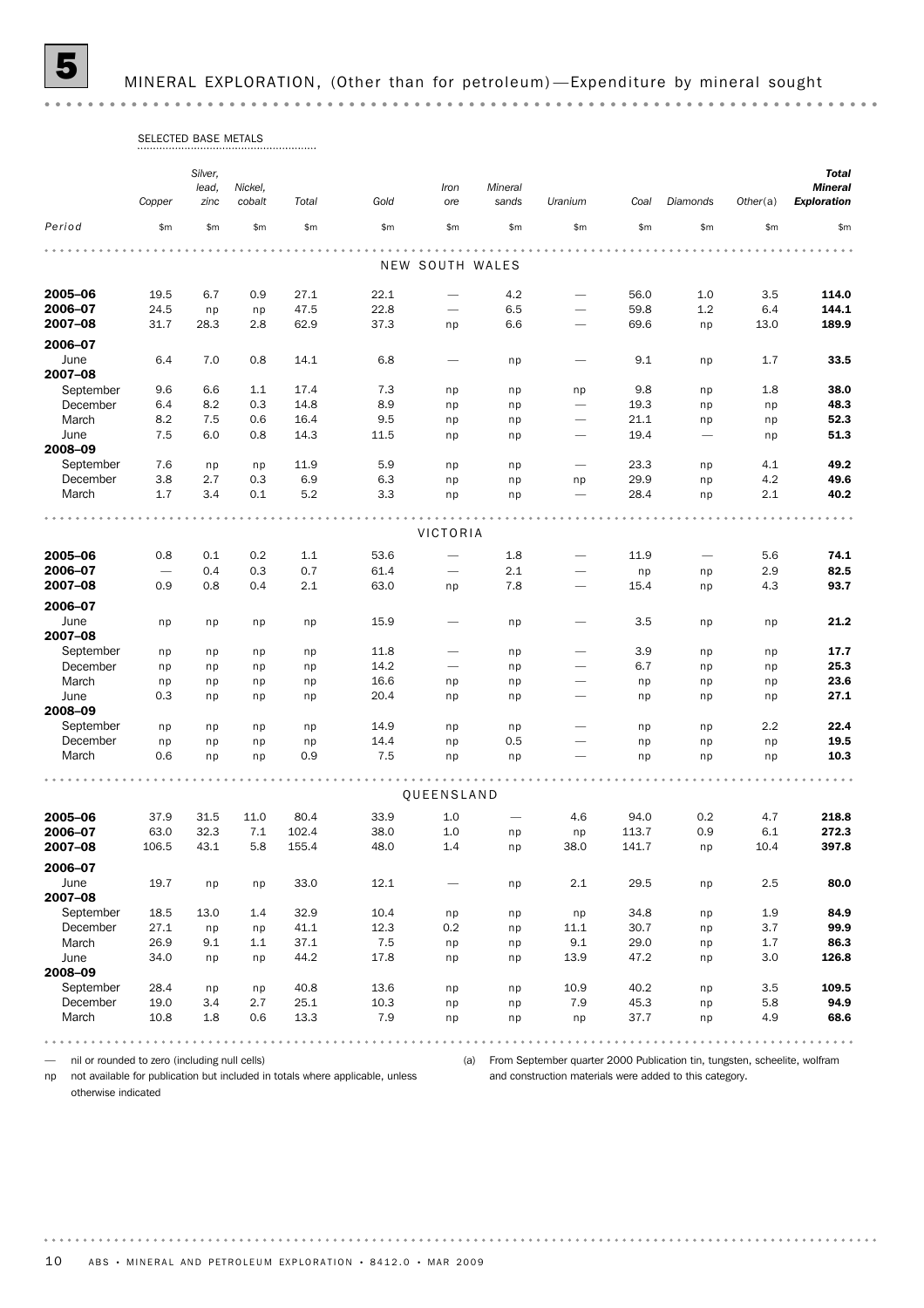

 $\bullet$   $\bullet$ 

# SELECTED BASE METALS

|                 | Copper | Silver,<br>lead,<br>zinc | Nickel,<br>cobalt | Total | Gold  | Iron<br>ore              | Mineral<br>sands | Uranium                  | Coal                     | Diamonds                 | Other(a) | <b>Total</b><br><b>Mineral</b><br><b>Exploration</b> |
|-----------------|--------|--------------------------|-------------------|-------|-------|--------------------------|------------------|--------------------------|--------------------------|--------------------------|----------|------------------------------------------------------|
| Period          | \$m\$  | \$m\$                    | \$m\$             | \$m\$ | \$m\$ | \$m\$                    | \$m\$            | \$m\$                    | \$m\$                    | \$m\$                    | \$m      | \$m\$                                                |
|                 |        |                          |                   |       |       |                          |                  |                          |                          |                          |          |                                                      |
|                 |        |                          |                   |       |       | SOUTH AUSTRALIA          |                  |                          |                          |                          |          |                                                      |
| 2005-06         | 66.0   | 9.0                      | 5.6               | 80.6  | 22.4  | 0.9                      | 6.8              | 30.3                     | 1.4                      | 1.1                      | 3.1      | 146.5                                                |
| 2006-07         | 114.7  | 25.7                     | 2.2               | 142.6 | 31.0  | 10.1                     | 9.2              | 63.8                     | 1.3                      | 2.0                      | 0.7      | 260.7                                                |
| 2007-08         | 106.9  | 36.1                     | 2.9               | 145.9 | 58.6  | 19.0                     | 6.2              | 118.1                    | np                       | np                       | 2.1      | 355.2                                                |
| 2006-07         |        |                          |                   |       |       |                          |                  |                          |                          |                          |          |                                                      |
| June<br>2007-08 | 40.8   | 3.9                      | 0.7               | 45.4  | 10.0  | 3.4                      | 1.9              | 22.4                     | np                       | np                       | np       | 84.1                                                 |
| September       | 24.4   | 11.1                     | 0.7               | 36.2  | 14.6  | 6.7                      | 1.0              | 27.4                     | np                       | np                       | np       | 87.2                                                 |
| December        | 25.5   | 5.7                      | 0.7               | 31.9  | 16.4  | np                       | 2.2              | 37.3                     | np                       | np                       | np       | 93.5                                                 |
| March           | 18.6   | 9.7                      | 0.7               | 28.9  | 15.9  | 6.1                      | 1.2              | 26.2                     | np                       | np                       | np       | 79.3                                                 |
| June<br>2008-09 | 38.4   | 9.6                      | 0.9               | 48.9  | 11.6  | np                       | 1.8              | 27.1                     | np                       | np                       | np       | 95.2                                                 |
| September       | 28.5   | 2.9                      | 0.7               | 32.2  | 13.6  | 4.0                      | np               | 22.4                     | np                       | np                       | 0.7      | 75.0                                                 |
| December        | 20.7   | np                       | np                | 25.7  | 13.0  | 6.5                      | 2.3              | 17.8                     | np                       | np                       | 0.2      | 68.0                                                 |
| March           | 7.6    | np                       | np                | 15.2  | 6.0   | 2.5                      | np               | 10.7                     | np                       | np                       | np       | 36.0                                                 |
|                 |        |                          |                   |       |       |                          |                  |                          |                          |                          |          |                                                      |
|                 |        |                          |                   |       |       | WESTERN AUSTRALIA        |                  |                          |                          |                          |          |                                                      |
| 2005-06         | 9.3    | 13.9                     | 115.0             | 138.2 | 240.3 | 155.6                    | 12.9             | 2.2                      | np                       | np                       | 26.0     | 590.2                                                |
| 2006-07         | 22.8   | 41.8                     | 158.2             | 222.8 | 276.5 | 272.1                    | 16.5             | np                       | np                       | 14.2                     | 23.2     | 839.1                                                |
| 2007-08         | 39.0   | 56.2                     | 280.0             | 375.1 | 347.9 | 420.7                    | 14.7             | 26.7                     | np                       | np                       | 60.1     | 1 2 5 9.8                                            |
| 2006-07         |        |                          |                   |       |       |                          |                  |                          |                          |                          |          |                                                      |
| June<br>2007-08 | 8.8    | 14.8                     | 52.5              | 76.1  | 70.3  | 85.2                     | 4.2              | 4.6                      | np                       | np                       | np       | 251.8                                                |
| September       | 10.6   | 16.4                     | 61.2              | 88.2  | 76.5  | 104.5                    | 3.5              | 6.6                      | np                       | np                       | 11.3     | 293.3                                                |
| December        | 9.0    | 19.7                     | 79.5              | 108.2 | 85.8  | 94.0                     | 3.7              | 6.4                      | np                       | np                       | 12.4     | 313.8                                                |
| March           | 9.0    | 9.7                      | 58.2              | 76.9  | 85.2  | 82.9                     | 3.2              | np                       | np                       | 3.2                      | 12.8     | 271.4                                                |
| June<br>2008-09 | 10.3   | 10.5                     | 81.0              | 101.8 | 100.3 | 139.3                    | 4.3              | np                       | np                       | np                       | 23.7     | 381.2                                                |
| September       | 11.0   | 13.1                     | 90.3              | 114.4 | 75.9  | 153.2                    | 2.7              | np                       | np                       | 1.3                      | 27.9     | 383.8                                                |
| December        | 9.4    | 6.5                      | 73.7              | 89.6  | 67.7  | 170.6                    | 4.1              | np                       | 4.5                      | np                       | 19.0     | 364.0                                                |
| March           | 4.4    | 3.0                      | 39.4              | 46.9  | 56.6  | 100.1                    | 3.1              | 5.6                      | np                       | np                       | 10.1     | 224.2                                                |
|                 |        |                          |                   |       |       | TASMANIA                 |                  |                          |                          |                          |          |                                                      |
| 2005-06         | 1.1    | 8.5                      | 5.3               | 14.9  | 4.9   | 0.2                      | $\qquad \qquad$  |                          | 1.6                      | $\overline{\phantom{0}}$ | 1.0      | 22.6                                                 |
| 2006-07         | 3.3    | 11.2                     | 5.4               | 20.0  | np    | $\overline{\phantom{m}}$ | np               |                          | $\overline{\phantom{0}}$ |                          | 1.5      | 23.7                                                 |
| 2007-08         | 1.7    | 10.8                     | 7.4               | 19.9  | np    | 4.4                      | 0.2              | $\overline{\phantom{0}}$ | np                       |                          | 5.5      | 32.4                                                 |
| 2006-07         |        |                          |                   |       |       |                          |                  |                          |                          |                          |          |                                                      |
| June<br>2007-08 | np     | 4.9                      | np                | np    | 0.3   | np                       | np               |                          |                          |                          | np       | 8.4                                                  |
| September       | np     | 5.2                      | np                | 7.6   | np    | 0.1                      | 0.1              |                          |                          |                          | np       | 9.0                                                  |
| December        | np     | np                       | 2.0               | np    | 0.3   | 0.8                      | np               |                          |                          | $\overline{\phantom{0}}$ | $1.8\,$  | 7.0                                                  |
| March           | np     | 1.6                      | np                | np    | 0.9   | np                       | np               | np                       |                          | $\overline{\phantom{0}}$ | 2.1      | 8.2                                                  |
| June<br>2008-09 | 0.8    | np                       | np                | 4.2   | np    | np                       | $\qquad \qquad$  | np                       | np                       | $\overline{\phantom{0}}$ | np       | 8.3                                                  |
| September       | 0.8    | 1.9                      | np                | np    | 0.4   | np                       | np               | np                       |                          |                          | 0.7      | 7.3                                                  |
| December        | np     | 0.9                      | np                | np    | 1.7   | 1.8                      | np               | np                       | np                       |                          | np       | 7.0                                                  |
| March           | np     | 0.8                      | np                | 1.4   | 0.4   | np                       | $\qquad \qquad$  | np                       | np                       |                          | 0.5      | 3.3                                                  |
|                 |        |                          |                   |       |       |                          |                  |                          |                          |                          |          |                                                      |

— nil or rounded to zero (including null cells)

np not available for publication but included in totals where applicable, unless

(a) From September quarter 2000 Publication tin, tungsten, scheelite, wolfram and construction materials were added to this category.

otherwise indicated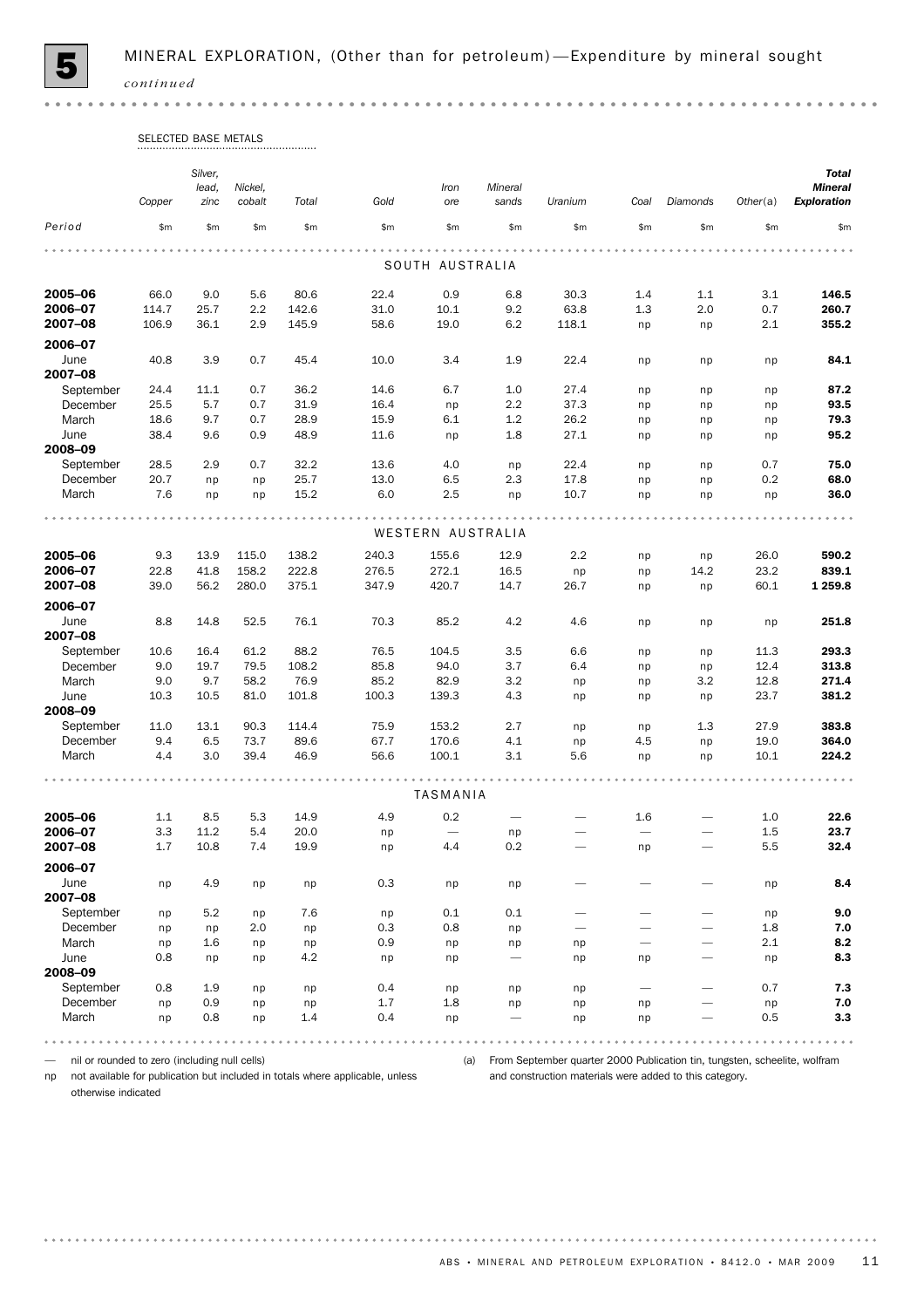

 $0.000$ 

# SELECTED BASE METALS

|           |        | Silver, |         |       |       |                    |         |         |                                 |          |          | <b>Total</b>       |
|-----------|--------|---------|---------|-------|-------|--------------------|---------|---------|---------------------------------|----------|----------|--------------------|
|           |        | lead,   | Nickel, |       |       | Iron               | Mineral |         |                                 |          |          | <b>Mineral</b>     |
|           | Copper | zinc    | cobalt  | Total | Gold  | ore                | sands   | Uranium | Coal                            | Diamonds | Other(a) | <b>Exploration</b> |
| Period    | \$m    | \$m     | \$m\$   | \$m\$ | \$m\$ | \$m\$              | \$m\$   | \$m\$   | \$m                             | \$m\$    | \$m\$    | \$m                |
|           |        |         |         |       |       |                    |         |         |                                 |          |          |                    |
|           |        |         |         |       |       | NORTHERN TERRITORY |         |         |                                 |          |          |                    |
| 2005-06   | 4.9    | 1.4     | 8.0     | 14.3  | 22.4  | 3.6                | 3.5     | 19.1    | $\overbrace{\phantom{1232211}}$ | 6.8      | 5.2      | 74.7               |
| 2006-07   | 6.2    | 7.2     | 5.6     | 19.0  | np    | 2.0                | 2.2     | 30.1    | np                              | 8.3      | 6.1      | 92.2               |
| 2007-08   | 6.8    | 11.3    | 4.0     | 22.1  | 35.6  | 3.9                | np      | 48.7    | np                              | 5.6      | 15.0     | 132.7              |
| 2006-07   |        |         |         |       |       |                    |         |         |                                 |          |          |                    |
| June      | 1.1    | np      | np      | 4.4   | 7.5   | np                 | np      | 8.5     | np                              | 1.5      | 0.8      | 23.5               |
| 2007-08   |        |         |         |       |       |                    |         |         |                                 |          |          |                    |
| September | 1.7    | np      | np      | np    | np    | np                 | 0.1     | 12.0    | np                              | 1.9      | 2.9      | 33.4               |
| December  | 1.5    | 4.1     | 1.3     | 6.9   | 8.7   | np                 | np      | 14.9    | np                              | 1.4      | 4.6      | 38.2               |
| March     | 1.6    | np      | np      | 3.8   | 6.7   | np                 | np      | 8.0     | np                              | 1.2      | 2.0      | 22.9               |
| June      | 2.0    | np      | np      | np    | np    | np                 | np      | 13.8    | np                              | 1.1      | 5.5      | 38.2               |
| 2008-09   |        |         |         |       |       |                    |         |         |                                 |          |          |                    |
| September | np     | 1.5     | np      | 4.2   | 8.9   | np                 | np      | 17.1    | np                              | np       | 7.8      | 40.6               |
| December  | 1.2    | 1.5     | 0.7     | 3.4   | 7.1   | np                 | np      | 19.4    | np                              | 0.6      | 11.5     | 45.5               |
| March     | np     | np      | np      | 1.6   | 3.9   | np                 | np      | 6.9     | np                              | np       | 5.6      | 20.9               |
|           |        |         |         |       |       |                    |         |         |                                 |          |          |                    |
|           |        |         |         |       |       | <b>AUSTRALIA</b>   |         |         |                                 |          |          |                    |
| 2005-06   | 139.5  | 71.1    | 145.9   | 356.6 | 399.7 | 161.2              | 29.2    | 56.1    | 166.4                           | 22.6     | 49.0     | 1 240.7            |
| 2006-07   | 234.5  | 139.4   | 181.1   | 555.0 | 455.8 | 285.3              | 37.4    | 114.1   | 193.3                           | 26.9     | 46.8     | 1714.6             |
| 2007-08   | 293.5  | 186.6   | 303.3   | 783.4 | 592.7 | 449.8              | 37.1    | 231.6   | 234.8                           | 21.7     | 110.4    | 2 4 6 1.4          |
| 2006-07   |        |         |         |       |       |                    |         |         |                                 |          |          |                    |
| June      | 77.1   | 45.5    | 57.9    | 180.5 | 123.0 | 88.8               | 9.3     | 37.5    | 43.9                            | 4.8      | 14.5     | 502.5              |
| 2007-08   |        |         |         |       |       |                    |         |         |                                 |          |          |                    |
| September | 65.2   | 56.9    | 66.8    | 189.0 | 129.6 | 112.8              | 7.2     | 50.0    | 50.1                            | 5.0      | 19.6     | 563.4              |
| December  | 70.2   | 51.5    | 85.9    | 207.6 | 146.7 | 98.5               | 10.5    | 69.6    | 59.8                            | 5.3      | 27.8     | 625.9              |
| March     | 64.8   | 39.0    | 64.0    | 167.8 | 142.4 | 91.9               | 8.9     | 49.2    | 54.1                            | 6.1      | 23.5     | 544.0              |
| June      | 93.3   | 39.1    | 86.5    | 219.0 | 173.9 | 146.6              | 10.4    | 62.7    | 70.8                            | 5.3      | 39.4     | 728.1              |
| 2008-09   |        |         |         |       |       |                    |         |         |                                 |          |          |                    |
| September | 79.2   | 34.8    | 95.0    | 209.0 | 133.2 | 162.0              | 9.1     | 56.7    | 68.5                            | 2.4      | 46.8     | 687.7              |
| December  | 55.7   | 20.2    | 78.5    | 154.4 | 120.4 | 182.5              | 9.1     | 51.9    | 82.9                            | 3.5      | 43.7     | 648.5              |
| March     | 25.8   | 17.6    | 41.2    | 84.5  | 85.6  | 105.6              | 5.4     | 27.7    | 69.2                            | 2.0      | 23.3     | 403.5              |
|           |        |         |         |       |       |                    |         |         |                                 |          |          |                    |

— nil or rounded to zero (including null cells)

(a) From September quarter 2000 Publication tin, tungsten, scheelite, wolfram and construction materials were added to this category.

np not available for publication but included in totals where applicable, unless otherwise indicated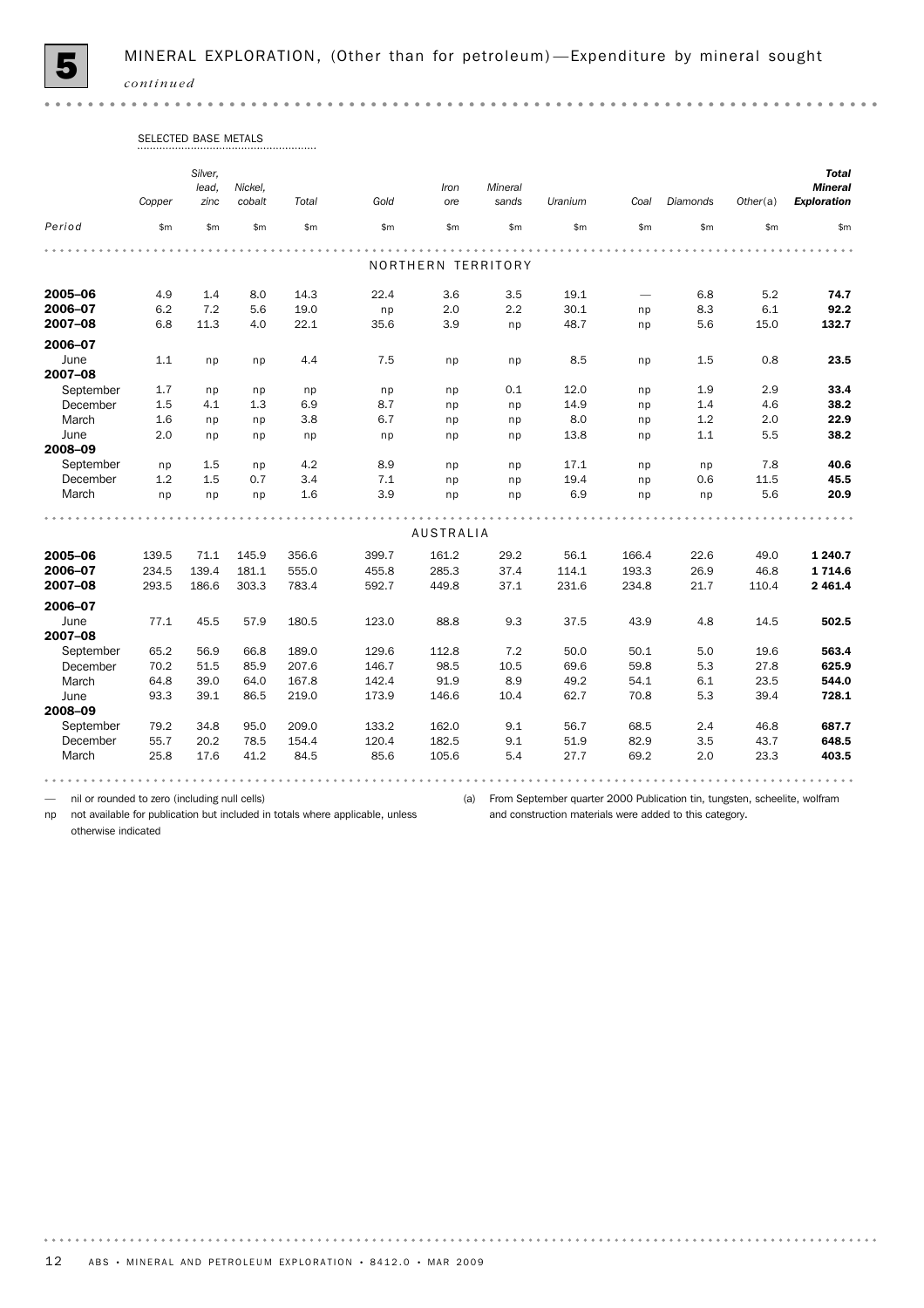|                               | ONSHORE<br>             |                         |                         | <b>OFFSHORE</b>               |                         |                                |                                      | TOTAL EXPENDITURE              |                                         |  |  |
|-------------------------------|-------------------------|-------------------------|-------------------------|-------------------------------|-------------------------|--------------------------------|--------------------------------------|--------------------------------|-----------------------------------------|--|--|
|                               | Drilling                | Other                   | Total                   | Drilling                      | Other                   | Total                          | <b>On</b><br>production<br>leases(a) | On all<br>other<br>areas(a)    | Total                                   |  |  |
| Period                        | \$m                     | \$m                     | \$m                     | \$m                           | \$m                     | \$m\$                          | \$m\$                                | \$m                            | \$m                                     |  |  |
|                               |                         |                         |                         |                               |                         |                                |                                      |                                |                                         |  |  |
| 2005-06<br>2006-07<br>2007-08 | 229.3<br>310.0<br>371.8 | 126.6<br>188.3<br>122.0 | 355.8<br>498.2<br>493.8 | 492.2<br>1 1 2 1 .0<br>1738.8 | 413.9<br>606.3<br>802.3 | 906.1<br>1 7 2 7 .3<br>2 541.1 | 455.2<br>533.7<br>591.9              | 806.7<br>1691.7<br>2 4 4 3 . 1 | 1 2 6 2 . 0<br>2 2 2 5 .5<br>3 0 3 4 .9 |  |  |
| 2006-07                       |                         |                         |                         |                               |                         |                                |                                      |                                |                                         |  |  |
| June<br>2007-08               | 90.1                    | 45.5                    | 135.6                   | 406.9                         | 189.7                   | 596.5                          | 155.3                                | 576.9                          | 732.1                                   |  |  |
| September                     | 90.2                    | 23.2                    | 113.4                   | 413.0                         | 171.9                   | 584.9                          | 153.1                                | 545.2                          | 698.3                                   |  |  |
| December                      | 124.4                   | 35.4                    | 159.8                   | 397.6                         | 212.7                   | 610.2                          | 142.3                                | 627.6                          | 770.0                                   |  |  |
| March                         | 58.3                    | 36.3                    | 94.6                    | 403.1                         | 211.8                   | 614.8                          | 145.6                                | 563.9                          | 709.4                                   |  |  |
| June                          | 98.9                    | 27.1                    | 126.0                   | 525.2                         | 206.0                   | 731.2                          | 150.9                                | 706.3                          | 857.2                                   |  |  |
| 2008-09                       |                         |                         |                         |                               |                         |                                |                                      |                                |                                         |  |  |
| September                     | 85.9                    | 34.6                    | 120.4                   | 479.0                         | 181.8                   | 660.9                          | 199.0                                | 582.3                          | 781.3                                   |  |  |
| December                      | 92.7                    | 43.1                    | 135.8                   | 520.4                         | 357.3                   | 877.6                          | 234.7                                | 778.7                          | 1 0 1 3.4                               |  |  |
| March                         | 49.5                    | 36.7                    | 86.2                    | 634.5                         | 277.9                   | 912.4                          | 209.2                                | 789.4                          | 998.6                                   |  |  |
|                               |                         |                         |                         |                               |                         |                                |                                      |                                |                                         |  |  |

(a) Refer to Glossary for definition.



. . . . . . . . . . . . . . . . . . . .

#### PETROLEUM EXPLORATION, By state and territory

|           | New<br>South<br>Wales | Victoria | Queensland | South<br>Australia | Western<br>Australia | Tasmania | Northern<br>Territory(a) | Total      |
|-----------|-----------------------|----------|------------|--------------------|----------------------|----------|--------------------------|------------|
|           |                       |          |            |                    |                      |          |                          |            |
| Period    | \$m\$                 | \$m\$    | \$m\$      | \$m\$              | \$m                  | \$m      | \$m\$                    | \$m        |
|           |                       |          |            |                    |                      |          |                          |            |
| 2005-06   | 10.0                  | 69.8     | 135.1      | 132.3              | 593.6                | 22.0     | 299.2                    | 1 2 6 2.0  |
| 2006-07   | np                    | np       | 191.9      | 161.2              | 1481.0               | 17.5     | 279.4                    | 2 2 2 5 .5 |
| 2007-08   | 30.1                  | 120.1    | 165.5      | 196.2              | 2 174.9              | 84.4     | 263.8                    | 3 0 3 4 .9 |
| 2006-07   |                       |          |            |                    |                      |          |                          |            |
| June      | 5.5                   | 45.8     | 49.4       | 48.6               | 525.4                | 3.7      | 53.8                     | 732.1      |
| 2007-08   |                       |          |            |                    |                      |          |                          |            |
| September | 4.0                   | 12.6     | 43.9       | 52.7               | 546.5                | 5.0      | 33.5                     | 698.3      |
| December  | 8.4                   | 15.4     | 43.7       | 72.5               | 512.7                | 4.0      | 113.3                    | 770.0      |
| March     | 9.0                   | 38.2     | 22.7       | 31.8               | 498.7                | 24.5     | 84.4                     | 709.4      |
| June      | 8.6                   | 53.9     | 55.0       | 39.3               | 616.9                | 50.9     | 32.6                     | 857.2      |
| 2008-09   |                       |          |            |                    |                      |          |                          |            |
| September | np                    | 57.3     | 63.7       | 37.9               | 539.5                | np       | 69.5                     | 781.3      |
| December  | 9.3                   | 33.2     | 87.9       | 22.2               | 798.9                | 32.7     | 29.3                     | 1013.4     |
| March     | 4.4                   | 43.7     | 60.1       | 17.9               | 789.4                | 9.2      | 73.9                     | 998.6      |
|           |                       |          |            |                    |                      |          |                          |            |

 $0.000$ 

np not available for publication but included in totals where applicable, unless otherwise indicated

(a) Also contains some additional areas. See paragraphs 5 and 6 of the Explanatory Notes.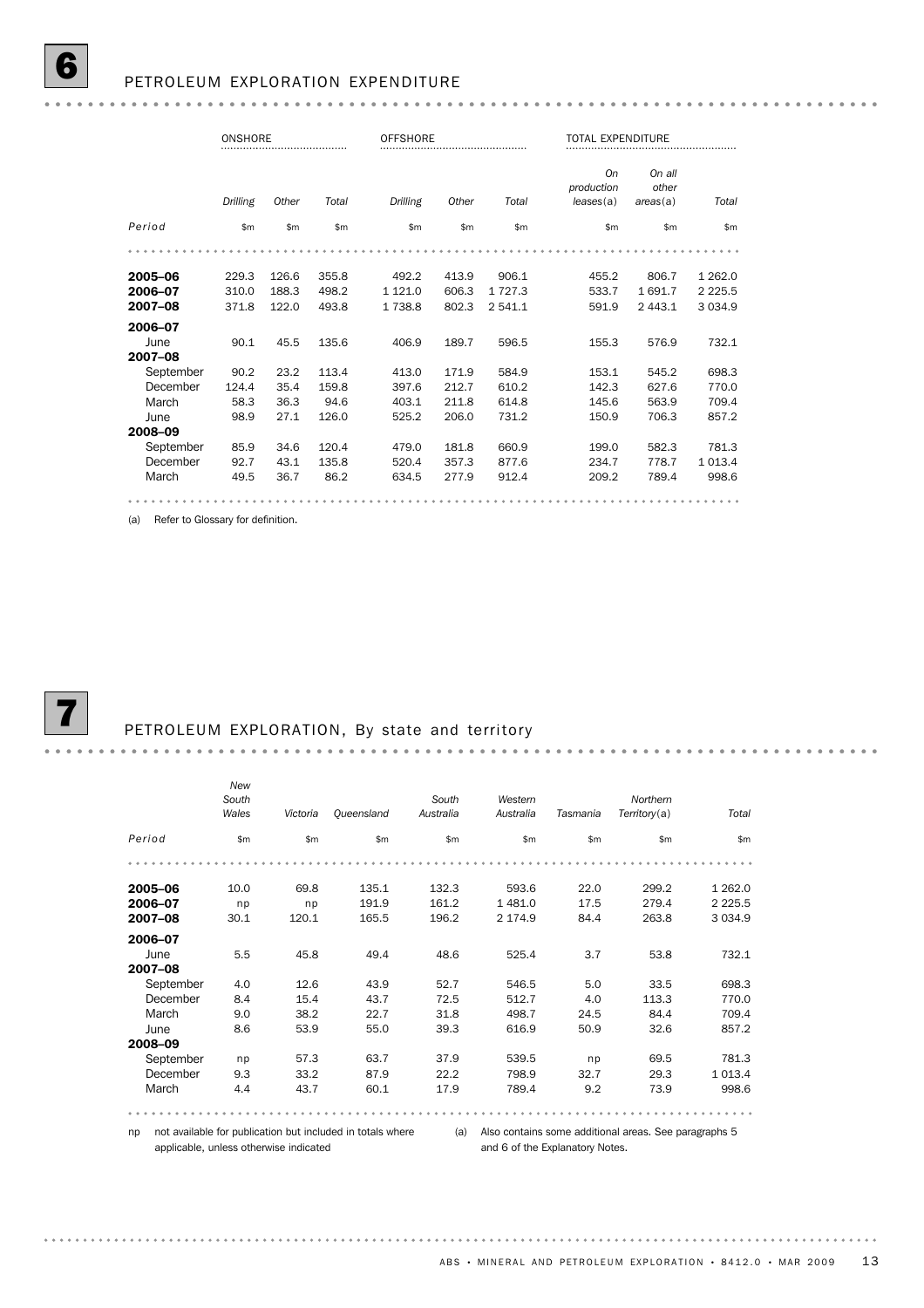## EXPLANATORY NOTES

| <b>INTRODUCTION</b> | The private sector exploration statistics appearing in this publication have been<br>1<br>collected and compiled from the Mineral Exploration and Petroleum Exploration<br>quarterly censuses conducted by the Australian Bureau of Statistics. This publication<br>contains actual and expected exploration expenditure.                                                                                                                                                                                                                                                                                                                                                                                                                                                                                                                                                                                                                        |
|---------------------|--------------------------------------------------------------------------------------------------------------------------------------------------------------------------------------------------------------------------------------------------------------------------------------------------------------------------------------------------------------------------------------------------------------------------------------------------------------------------------------------------------------------------------------------------------------------------------------------------------------------------------------------------------------------------------------------------------------------------------------------------------------------------------------------------------------------------------------------------------------------------------------------------------------------------------------------------|
| SCOPE AND COVERAGE  | The Mineral Exploration and Petroleum Exploration censuses cover private<br>2<br>enterprises known to be engaged in exploration in Australia, and in Australian waters<br>including the Joint Petroleum Development Area (JPDA), regardless of the main activity<br>of the explorer.                                                                                                                                                                                                                                                                                                                                                                                                                                                                                                                                                                                                                                                             |
|                     | 3 The Joint Petroleum Development Area (JPDA) is an area in the Timor Sea, about 500<br>km north west of Darwin. The JPDA consists of the area previously referred to as Area A<br>of the Zone of Cooperation (ZOC). A treaty was signed with Indonesia in 1989 to enable<br>exploration for and development of petroleum resources in this area. Following East<br>Timor's separation from Indonesia, arrangements continued on a transitional basis<br>between Australia and the United Nations Transitional Administration in East Timor<br>(UNTAET) on behalf of East Timor. On 20 May 2002, the newly independent East Timor<br>and Australia accepted arrangements as proposed in the new Timor Sea Treaty (based on<br>an 'Exchange of Notes' between the two countries). A new Treaty, which entered into<br>force on the 2 April 2003, provides the necessary framework arrangements for<br>companies to exploit resources in the JPDA. |
|                     | 4 The areas formerly known as Areas B and C of the Zone of Cooperation no longer<br>exist under this arrangement. Since 20 May 2002, ZOCB is simply a part of Australia's<br>waters, and ZOCC a part of East Timor's.                                                                                                                                                                                                                                                                                                                                                                                                                                                                                                                                                                                                                                                                                                                            |
|                     | 5 Exploration in the JPDA is included in estimates for the Northern Territory. Further,<br>as a reflection of the joint Australia/East Timor administration of exploration and<br>production activity in the JPDA, 50% of exploration expenditure in the JPDA is excluded<br>from the estimates. The feature article 'Statistical Treatment of Economic Activity in the<br>Timor Sea' published in the September Quarter 2003 issue of Australian National<br>Accounts: National Income, Expenditure and Product (cat. no. 5206.0) provides further<br>details.                                                                                                                                                                                                                                                                                                                                                                                  |
|                     | The tenements in the Ashmore and Cartier Islands are administered by the Northern<br>6<br>Territory Department of Mines and Energy. Therefore all petroleum exploration<br>expenditure in this area has been included with the Northern Territory data.                                                                                                                                                                                                                                                                                                                                                                                                                                                                                                                                                                                                                                                                                          |
| SEASONAL ADJUSTMENT | Seasonal adjustment is a means of removing the estimated effects of normal seasonal<br>7<br>variation from the series so that the effects of other influences can be more clearly<br>recognised. Seasonal adjustment does not aim to remove the irregular or non-seasonal<br>influences which may be present in any particular series.                                                                                                                                                                                                                                                                                                                                                                                                                                                                                                                                                                                                           |
|                     | 8 These irregular influences that are volatile or unsystematic can make it difficult to<br>interpret the movement of the series even after adjustment for seasonal variation. This<br>means that quarter-to-quarter movements of seasonally adjusted estimates may not be<br>reliable indicators of trend behaviour.                                                                                                                                                                                                                                                                                                                                                                                                                                                                                                                                                                                                                             |
|                     | <b>9</b> In this publication, the seasonally adjusted estimates are produced by the concurrent<br>seasonal adjustment method which takes account of the latest available original<br>estimates. This method improves the estimation of seasonal factors, and therefore, the<br>seasonally adjusted and trend estimates for the current and previous quarters. As a result<br>of this improvement, revisions to the seasonally adjusted and trend estimates will be<br>observed for recent periods. In most instances the only noticeable revisions will be to<br>the previous quarter and the same quarter one year ago. A more detailed review is<br>conducted annually prior to the June quarter release using data up to and including the<br>March quarter.                                                                                                                                                                                  |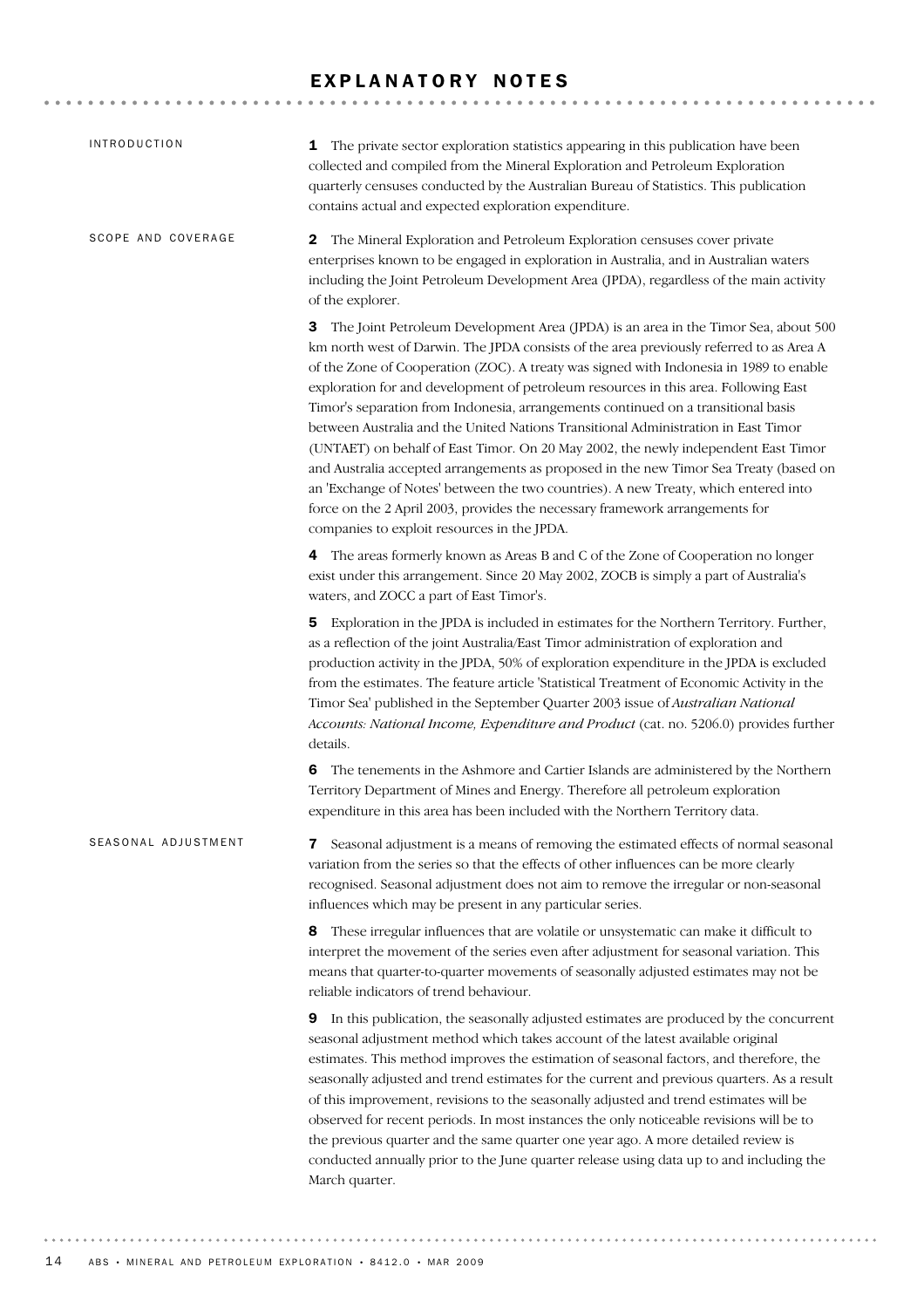## E X P L A N A T O R Y N O T E S *continued*

| SEASONAL ADJUSTMENT<br>continued    | 10 The revision properties of the seasonally adjusted and trend estimates can be<br>improved by the use of autoregressive integrated moving average (ARIMA) modelling.<br>ARIMA modelling relies on the characteristics of the series being analysed to project<br>future period data. The projected values are temporary, intermediate values, that are<br>only used internally to improve the estimation of the seasonal factors. The projected data<br>do not affect the original estimates and are discarded at the end of the seasonal<br>adjustment process. The Mineral Exploration collection now uses ARIMA modelling<br>where appropriate for individual time series. The ARIMA model is assessed as part of the<br>annual reanalysis and following the 2008 annual reanalysis, all directly adjusted Mineral<br>Exploration series use an ARIMA model. For more information on the details of ARIMA<br>modelling see the feature article: Use of ARIMA modelling to reduce revisions in the<br>October 2004 issue of Australian Economic Indicators (cat. no. 1350.0). |
|-------------------------------------|-----------------------------------------------------------------------------------------------------------------------------------------------------------------------------------------------------------------------------------------------------------------------------------------------------------------------------------------------------------------------------------------------------------------------------------------------------------------------------------------------------------------------------------------------------------------------------------------------------------------------------------------------------------------------------------------------------------------------------------------------------------------------------------------------------------------------------------------------------------------------------------------------------------------------------------------------------------------------------------------------------------------------------------------------------------------------------------|
| <b>TREND ESTIMATES</b>              | 11 The smoothing of seasonally adjusted series to create trend estimates reduces the<br>impact of the irregular component of the seasonally adjusted series.                                                                                                                                                                                                                                                                                                                                                                                                                                                                                                                                                                                                                                                                                                                                                                                                                                                                                                                      |
|                                     | <b>12</b> The trend estimates are derived by applying a 7-term Henderson moving average to<br>the seasonally adjusted series. The 7-term Henderson average is symmetric but, as the<br>end of a time series is approached, asymmetric forms of the average are applied. Unlike<br>the weights of the standard 7-term Henderson moving average, the weights employed<br>here have been tailored to suit particular characteristics of the individual series. While<br>the asymmetric weights enable trend estimates for recent quarters to be produced, it<br>does result in revisions to the estimates for the most recent three quarters as additional<br>observations become available. There may also be revisions because of changes in the<br>original data and as a result of the re-estimation of the seasonal factors.<br>13 Information Paper: A Guide to Interpreting Time Series, Monitoring Trends, an                                                                                                                                                                |
|                                     | Overview (cat. no. 1349.0), can be obtained by contacting Time Series Analysis Canberra<br>on $(02)$ 6252 6345 or e-mail <time.series.analysis@abs.gov.au>.</time.series.analysis@abs.gov.au>                                                                                                                                                                                                                                                                                                                                                                                                                                                                                                                                                                                                                                                                                                                                                                                                                                                                                     |
| EXPECTED EXPLORATION<br>EXPENDITURE | <b>14</b> Expected expenditure is collected in June and December quarter each year.<br>Businesses are asked to report their expected expenditure for the next six months.                                                                                                                                                                                                                                                                                                                                                                                                                                                                                                                                                                                                                                                                                                                                                                                                                                                                                                         |
|                                     | 15 From the June quarter 2000 publication, the basis for the Expected Mineral<br>Exploration Expenditure series changed. Prior to June 2000, the expected estimates<br>released were simple aggregates of data compiled through the quarterly Mineral<br>Exploration collection. However, these aggregates underestimated actual expenditure to<br>a fairly consistent degree. The consistency with which the published data<br>underestimated actual expenditure suggested that adjustments to improve the accuracy<br>and usefulness of the estimates of expected expenditure would be possible.                                                                                                                                                                                                                                                                                                                                                                                                                                                                                |
|                                     | 16 In the period since June 2000, such adjustments have been made to reported<br>expected exploration data resulting in estimates which better predict actual expenditure<br>for the same period. For more information regarding the adjustments made to the<br>Expected Mineral Exploration Expenditure series, see the feature article in the<br>June quarter 2000 and the appendix in the December quarter 2002 issue of this<br>publication. Since the June quarter 2003 issue, both unadjusted and adjusted<br>expectations data have been presented in this publication.                                                                                                                                                                                                                                                                                                                                                                                                                                                                                                    |
| ACKNOWLEDGMENT                      | 17 ABS publications draw extensively on information provided freely by individuals,<br>businesses, government and other organisations. Their continued cooperation is<br>appreciated: without it a wide range of statistics published by the ABS would not be<br>available. Information received by the ABS is treated in strict confidence as required by<br>the Census and Statistics Act 1905.                                                                                                                                                                                                                                                                                                                                                                                                                                                                                                                                                                                                                                                                                 |
| RELATED PUBLICATIONS                | <b>18</b> Users may also wish to refer to the following publications which are for sale and<br>available on request:                                                                                                                                                                                                                                                                                                                                                                                                                                                                                                                                                                                                                                                                                                                                                                                                                                                                                                                                                              |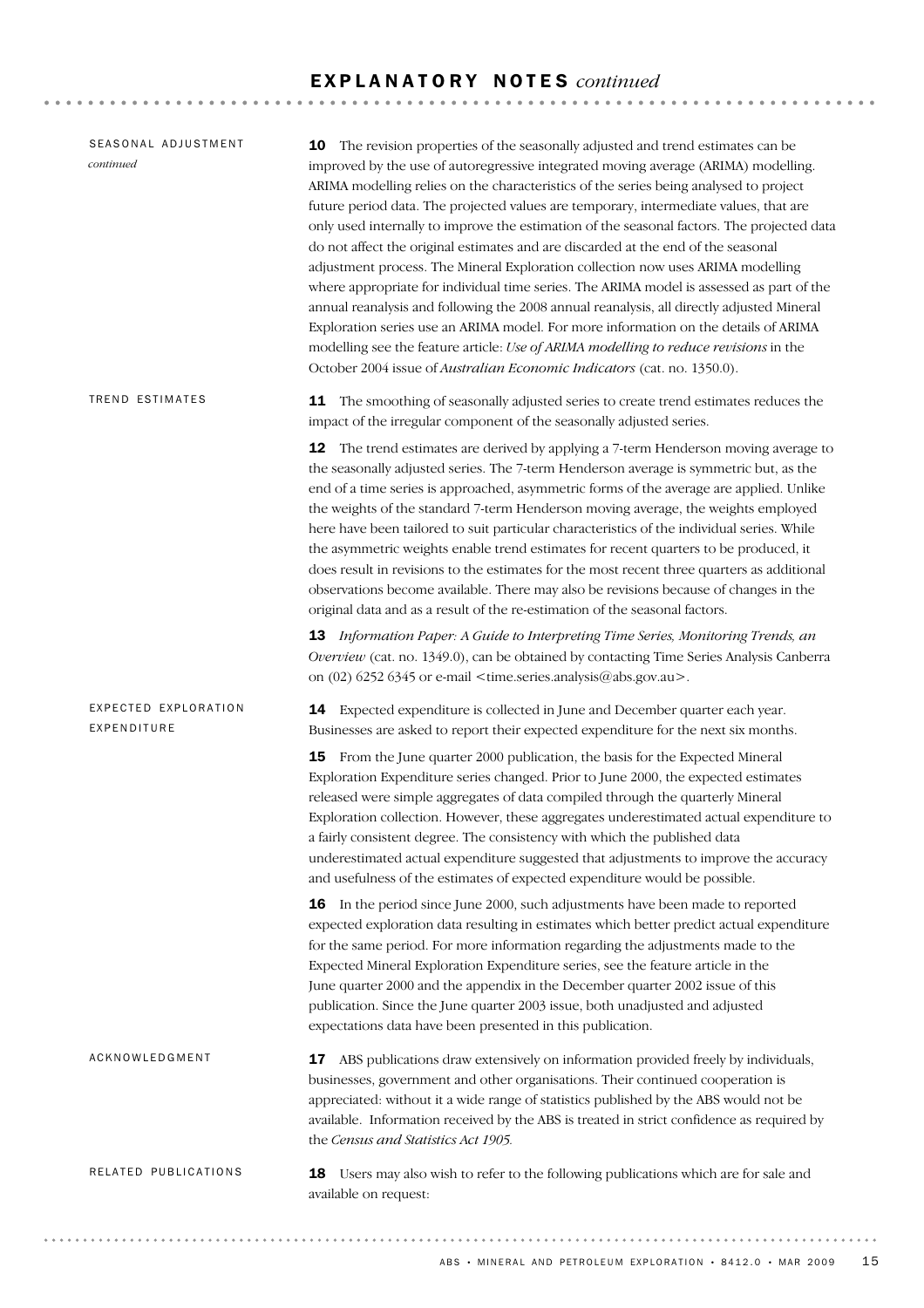# E X P L A N A T O R Y N O T E S *continued*

| RELATED PUBLICATIONS<br>continued    | ■ Private New Capital Expenditure and Expected Expenditure, Australia<br>(cat. no. 5625.0)<br>Australian Mining Industry (cat. no. $8414.0$ )<br>$\blacksquare$ Mining Operations, Australia (cat. no. 8415.0)                                                                                                                                                                                               |
|--------------------------------------|--------------------------------------------------------------------------------------------------------------------------------------------------------------------------------------------------------------------------------------------------------------------------------------------------------------------------------------------------------------------------------------------------------------|
| ABS DATA AVAILABLE<br>ELECTRONICALLY | All ABS publications (html and pdf) can be downloaded free of charge from the ABS<br>19<br>web site. See the back page for more details.                                                                                                                                                                                                                                                                     |
|                                      | Current publications produced by the ABS are listed in the <i>Catalogue of</i><br>20<br><i>Publications and Products</i> (cat. no. 1101.0), which is available from any ABS office. The<br>ABS also issues a <i>Release Advice</i> which lists publications to be released in the next few<br>days. The Catalogue and Release Advice are available on the ABS web site<br><http: www.abs.gov.au="">.</http:> |
|                                      | Publications showing the details of wells and metres drilled in petroleum<br>21<br>exploration are available from the Petroleum Resources Program of Geoscience Australia.                                                                                                                                                                                                                                   |
| EFFECTS OF ROUNDING                  | Where figures have been rounded discrepancies may occur between the sums of<br>22<br>the component items and their totals.                                                                                                                                                                                                                                                                                   |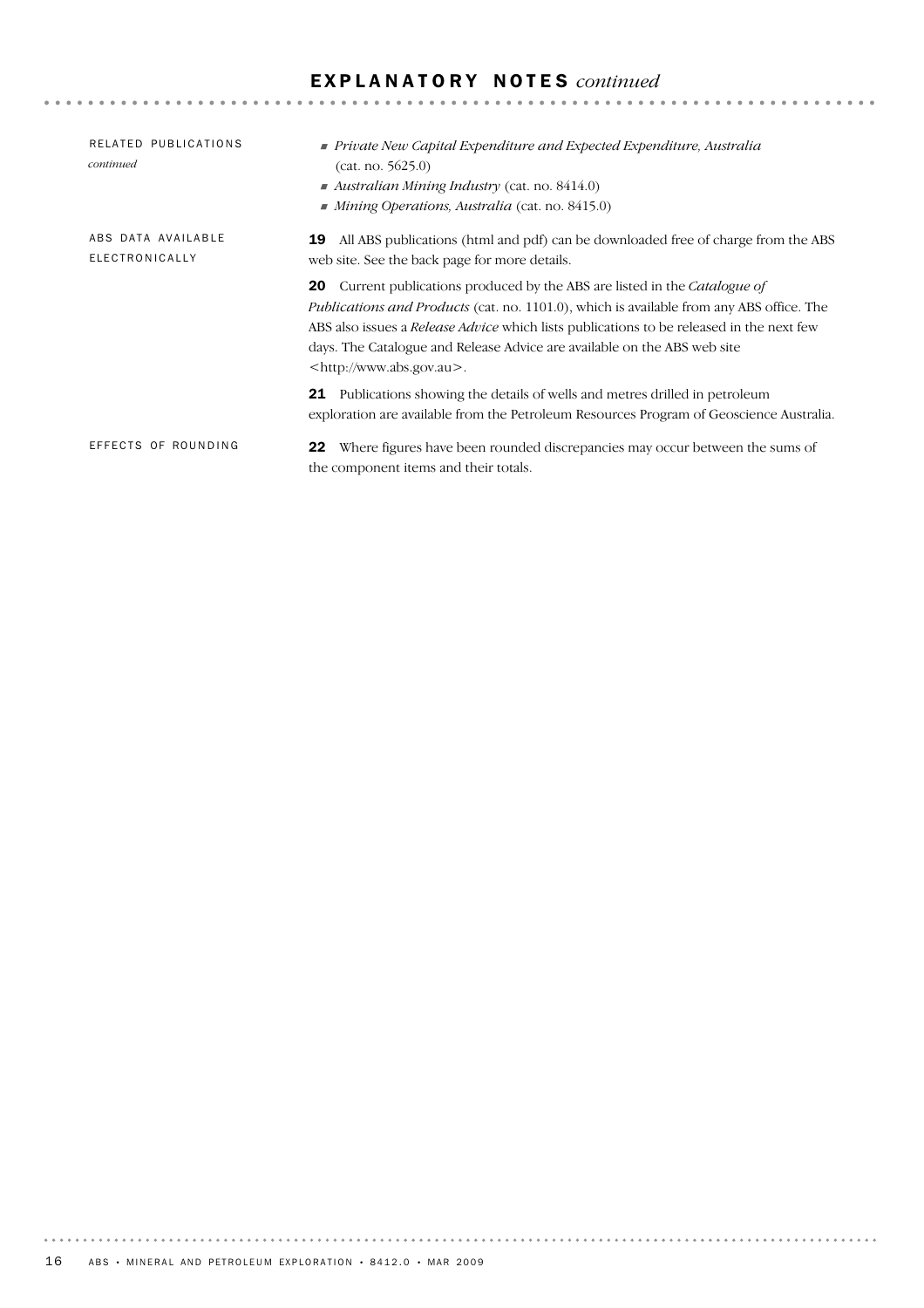## GLOSSARY

| Development                       | Phase usually following exploration where a prospective discovery (e.g. proven oil or gas<br>field or concentrate of ore) is brought into production or for extending the life of a<br>current mine or well. Activities may include preparing the ground by the removal of<br>overburden, constructing shafts, drives and winzes; or by drilling and completing wells.<br>All activities are for the purposes of commencing extraction/mining or extending<br>production.                                                                                                                                                                                                                                                                                                                                                                         |  |  |
|-----------------------------------|---------------------------------------------------------------------------------------------------------------------------------------------------------------------------------------------------------------------------------------------------------------------------------------------------------------------------------------------------------------------------------------------------------------------------------------------------------------------------------------------------------------------------------------------------------------------------------------------------------------------------------------------------------------------------------------------------------------------------------------------------------------------------------------------------------------------------------------------------|--|--|
| Exploration                       | Activity involves searching for concentrations of naturally occurring solid, liquid or<br>gaseous materials and includes new field wildcat and stratigraphical and<br>extension/appraisal wells and mineral appraisals intended to delineate or greatly extend<br>the limits of known deposits by geological, geophysical, geochemical, drilling or other<br>methods. This includes drilling of boreholes, construction of shafts and adits primarily<br>for exploration purposes but excludes activity of a developmental or production nature.<br>Exploration for water is excluded.                                                                                                                                                                                                                                                            |  |  |
| <b>Exploration expenditure</b>    | Covers all expenditure (capitalised and non-capitalised) during the exploratory or<br>evaluation stages in Australia, Australian waters, and the JPDA. Costs include cost of<br>exploration, determination of recoverable reserves, engineering and economic feasibility<br>studies, procurement of finance, gaining access to reserves, construction of pilot plants<br>and all technical and administrative overheads directly associated with these functions.<br>Examples are costs of satellite imagery, airborne and seismic surveys, use of geophysical<br>and other instruments, geochemical surveys and map preparation; licence fees, land<br>access and legal costs; geologist inspections, chemical analysis and payments to<br>employees and contractors. Cash bids for offshore petroleum exploration permits are<br>also included. |  |  |
| <b>Exploration licence/permit</b> | Is designed to cover the exploration phase of a project and confers exclusive rights to<br>the exploration for and recovery of samples from the area designated. These rights are<br>granted by relevant Commonwealth, State or Territory Governments.                                                                                                                                                                                                                                                                                                                                                                                                                                                                                                                                                                                            |  |  |
| Minerals                          | Are a naturally occurring inorganic element or compound having an orderly internal<br>structure and characteristic chemical composition, crystal form, and physical properties.<br>These, for example, comprise of metallic minerals, such as copper, silver, lead-zinc,<br>nickel, cobalt, gold, iron ore, mineral sands, uranium and non-metallic minerals such as<br>coal, diamonds and other precious and semi-precious stones and construction materials<br>(e.g. gravel and sand).                                                                                                                                                                                                                                                                                                                                                          |  |  |
| Mining licence/lease              | Covers the commercial mining phase of a project for the licenced area. This licence<br>authorises both full recovery and further exploration to occur.                                                                                                                                                                                                                                                                                                                                                                                                                                                                                                                                                                                                                                                                                            |  |  |
| Offshore                          | Commences from the low water mark to three nautical miles out (referred to as coastal<br>waters) under State and Northern Territory legislation and extends to those areas<br>beyond coastal waters governed by the Commonwealth under the Petroleum<br>(Submerged Lands) Act 1967.                                                                                                                                                                                                                                                                                                                                                                                                                                                                                                                                                               |  |  |
| Onshore                           | Includes all Australian territorial lands to the low water mark.                                                                                                                                                                                                                                                                                                                                                                                                                                                                                                                                                                                                                                                                                                                                                                                  |  |  |
| Petroleum                         | Is a naturally occurring hydrocarbon or mixture of hydrocarbons. As oil or gas in solution<br>(e.g. Liquid Petroleum Gas), it is widespread in Australian sedimentary rocks.                                                                                                                                                                                                                                                                                                                                                                                                                                                                                                                                                                                                                                                                      |  |  |
| <b>Retention licence</b>          | Is an intermediate form of tenure between the exploration licence and mining licence<br>allowing the holder of the exploration licence to retain title to the area for a limited time.<br>It is designed to ensure the retention of rights pending the transition of a project from<br>the exploration phase to the commercial mining phase.                                                                                                                                                                                                                                                                                                                                                                                                                                                                                                      |  |  |
| Selected base metals              | Are made up of the following minerals: copper, silver, lead-zinc, nickel and cobalt.                                                                                                                                                                                                                                                                                                                                                                                                                                                                                                                                                                                                                                                                                                                                                              |  |  |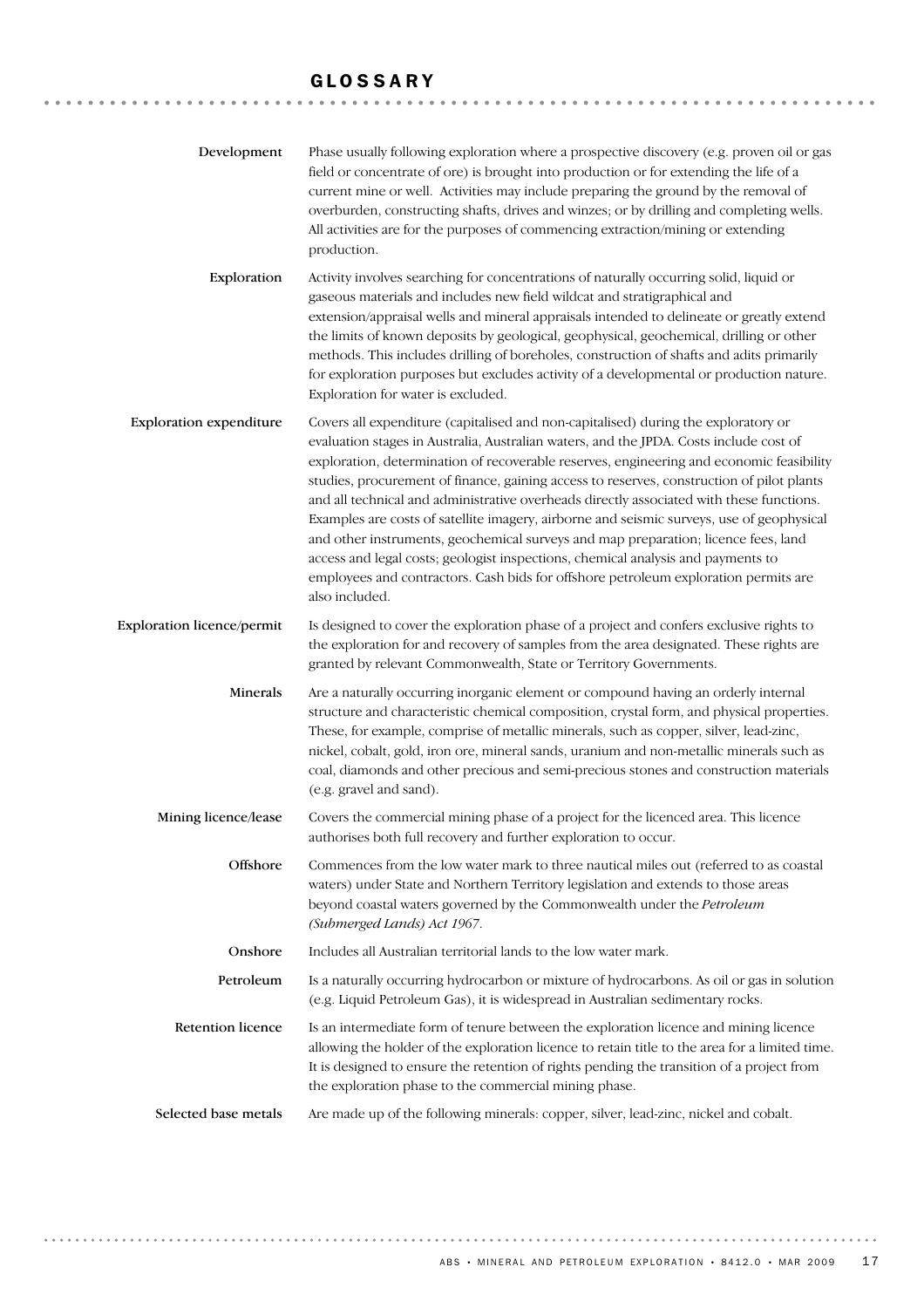# GLOSSARY *continued*

| Type of deposit     | Classification used:<br>Existing deposits - Exploration that is delineating or proving up an existing deposit,<br>including extensions and infill, which has been classified as an Inferred Mineral<br>Resource or higher.<br>New deposits - Exploration on previously unknown mineralisations or known<br>mineralisations yet to be classified as an Inferred Mineral Resource or higher. They<br>include:<br>- Exploration resulting in finding mineralisation that was previously unknown.<br>- Exploration on previously known mineralisation that has not been subjected<br>to modern exploration.<br>- Exploration within an existing mining tenement for the purpose of finding<br>new sources of mineralisation that have not already been classified as at least<br>an Inferred Mineral Resource.                                                                                          |
|---------------------|-----------------------------------------------------------------------------------------------------------------------------------------------------------------------------------------------------------------------------------------------------------------------------------------------------------------------------------------------------------------------------------------------------------------------------------------------------------------------------------------------------------------------------------------------------------------------------------------------------------------------------------------------------------------------------------------------------------------------------------------------------------------------------------------------------------------------------------------------------------------------------------------------------|
| Type of expenditure | Classification used:<br>Drilling expenditure - includes wages and salaries paid to employees; purchase,<br>rental, hiring as well as operation and maintenance of drilling equipment together<br>with activities associated with accessing the areas where drilling is to occur (e.g.<br>road creation, vessel/transport hiring, site preparation and restoration). Also<br>includes expenditure on drilling done by contractors.<br>Other expenditure - includes all other exploration costs, other than those<br>associated with drilling expenditure. This expenditure includes purchase of capital<br>and non-capital items, rental or hiring fees, service fees relating to surveying and<br>analysis, administrative and legal fees associated with obtaining licences/permits,<br>land access, map preparation, feasibility studies, environmental impacts studies<br>and restoration costs. |
| Type of lease       | Classifications used:<br>Production lease - is an area on which development to extract coal, minerals,<br>liquids or gaseous materials is underway or where extraction/mining of these<br>substances is already occurring. See also mining licence/lease.<br>All other areas - are those areas outside the Production lease. These include areas<br>under exploration licence/permit or retention licence, as well as non-licenced<br>areas being assessed for exploration, e.g. through airborne surveys.                                                                                                                                                                                                                                                                                                                                                                                          |